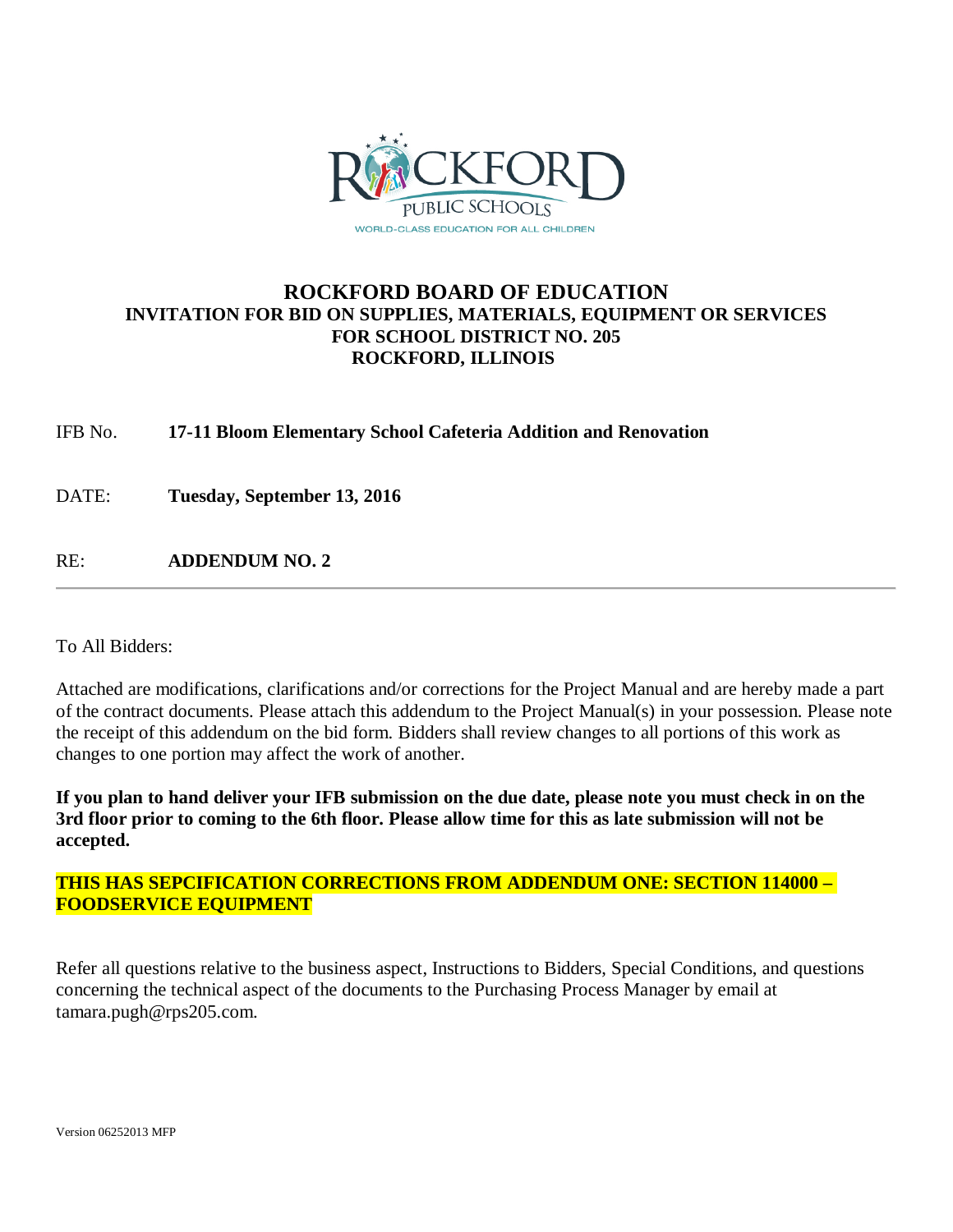SECTION 114000 – FOODSERVICE EQUIPMENT

#### **PART 1 – GENERAL**

#### **1.1 WORK INCLUDES**

- A. The work referred to in this section consists of furnishing all labor and material required to provide and deliver all equipment hereinafter specified into the building, uncrate, assemble, hang, set in place, level, and completely install, exclusive of final utility connections.
- B. Coordinate but do not install (unless specifically directed to do so in the technical specifications) Owner and Vendor-supplied equipment noted on the drawings or in the specifications as NIKEC. Show on roughing in plans the sizes, utilities, and other requirements as furnished in the Specifications, by Owner or appropriate supplier in submittals as if the equipment is contractor furnished.
- C. Coordinate and show sizes, utilities, and other requirements as determined by physical inspection for equipment noted as existing to be reused. Include costs for marking, removing, storing, cleaning, redelivering and installing such equipment. All requirements within the project manual apply to reused equipment except warranty as if contractor furnished including but not limited to code compliance and accessories necessary to conform with the new application.

#### **1.2 SUBMITTALS**

- A. Upon award of Contract, furnish the Architect with reproducible copies of the following drawings, in accordance with the approved project schedule, which shall be made on sheets equal in size and matching the bid set drawing size. Reproduced copies of bid documents will not be accepted for this purpose in any fashion.
	- 1. Equipment specified for fabrication shall be detailed and fully dimensioned to a minimum scale of  $3/4" = 1'-0"$  (1:20) for plan and elevation views and  $1-1/2" = 1'-0"$  (1:10) for sections.
	- 2. Prepare separate electrical and mechanical dimensioned rough-in drawings at 1/4" = 1'-0" ( 1:50 ) showing exact point of penetration of floors, walls, and ceilings for all services required to operate the equipment that the Contractor shall furnish, including the requirements for Contractor supplied and installed refrigerant and beverage piping line runs. These drawings shall also show exact locations of final connections to equipment. Indicate floor drains, floor sinks, receptacles, lights, and other special conditions related to the equipment known to the Contractor but provided under other Sections.
	- 3. Dimensioned drawings shall be submitted showing the location and size of all bases, depressions, grease interceptors, special height walls, openings in walls for equipment or operations, and critical dimensions, etc. Drawings shall be drawn to a scale of not less than  $1/4" = 1'-0" (1:50).$
- B. Manufacturers' Data: Upon award of Contract, submit bound copies of Manufacturers' Illustrations and Technical Data to the Architect for review prior to procurement. Items of Standard Manufacture shall be submitted, including items purchased to be built into fabricated equipment. Each illustration shall be marked to describe accurately the item to be furnished as specified, including voltage, phase, load, accessories, etc.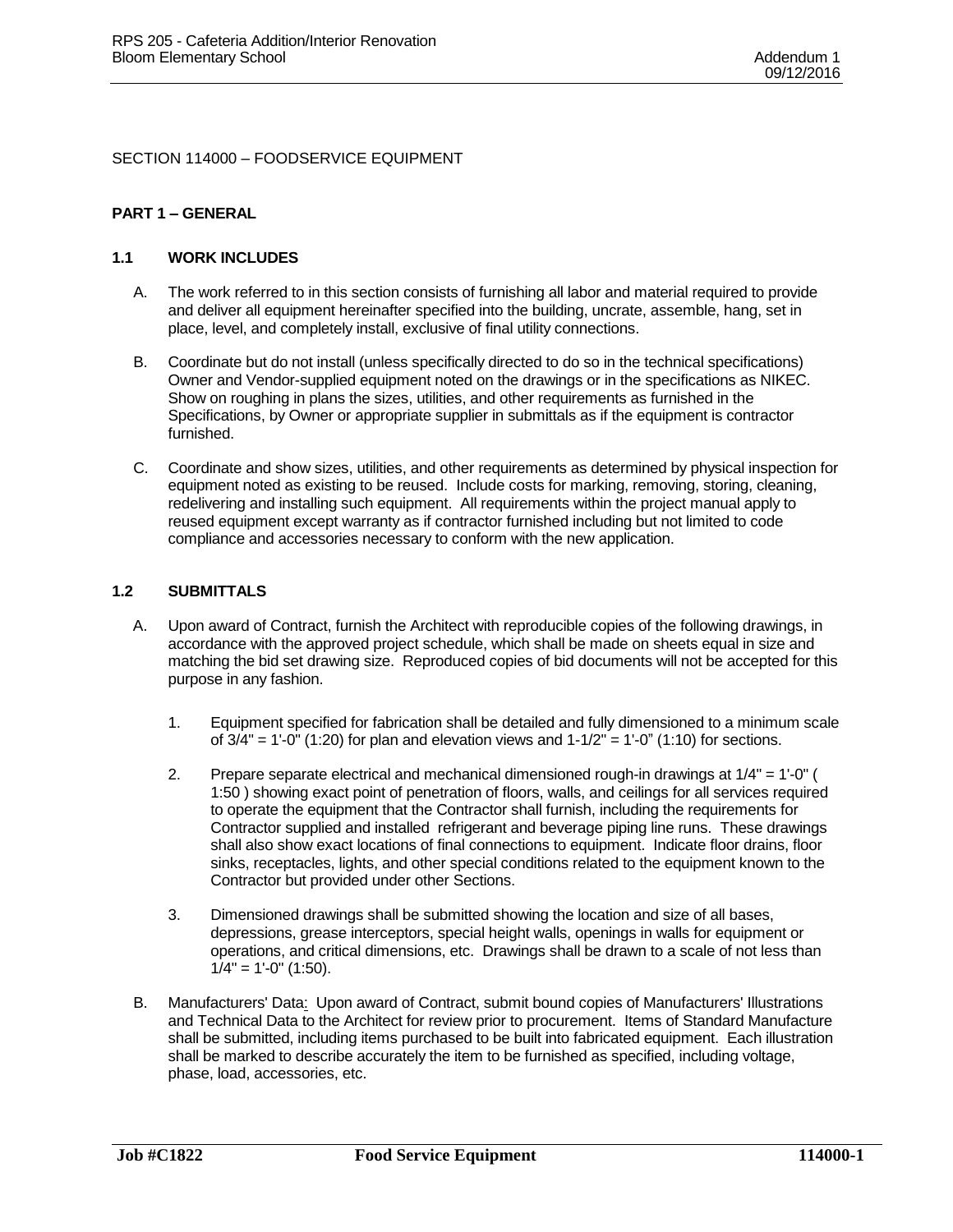- C. Manufacturers' List: Submit in writing a list of all manufacturers' representatives of the foodservice equipment, such as convection ovens, ranges, etc., and their authorized service agencies' addresses and telephone numbers.
- D. Foundation Data: Data and drawings shall be submitted for each item, if any, requiring special foundations, structures, or supports. Such foundations, structures, or supports will be provided and installed by other appropriate trades in accordance with the drawings and specifications which shall be provided by the Contractor and reviewed by the Architect.
- E. Operation and Maintenance Manuals: Provide three bound copies of operation, maintenance, and parts manuals for all equipment items of standard manufacture including standard component assemblies built into all custom-fabricated items.
- F. Review by the Architect of the drawings and brochures submitted by the Contractor does not waive the responsibility of the Contractor to furnish each item of equipment in complete compliance with the specifications and contract drawings.
- G. The number of copies of all submittals shall be as determined by the Architect.
- H. Samples: Samples of materials, products, and fabrication methods shall be submitted for review at no additional cost, before proceeding with the work.

### **1.3 QUALITY ASSURANCE**

- A. Standard Products: Materials, products, and equipment furnished under this contract shall be the standard items of manufacturers regularly engaged in the production of such materials, products, and equipment and shall be of the manufacturers' latest design that complies with the specifications.
- B. Manufacturers' Qualifications: Manufacturers shall be regularly engaged in the production of the items furnished and shall have demonstrated the capability to furnish similar equipment that performs the functions specified or indicated herein.
- C. Installation Qualifications: Contractor shall use adequate numbers of skilled workmen who are thoroughly trained and experienced in the necessary crafts and who are completely familiar with the specified requirements and the methods needed for proper performance of the work defined in this Section.
- D. Coordination of Work: Coordinate work with the respective trades performing preparatory work for installation of equipment under this Contract, including, but not limited to: construction of pits, trenches, receptors; rough-in of supply, waste and vent piping; electrical connections; and field verification of dimensions.
- E. Product Options: Drawings indicate foodservice equipment based upon equipment specified herein. All substitutions shall be in compliance with the requirements in Division 1 (or Section I if appropriate.).
- F. Conflict: Where written specifications and drawings conflict or appear to conflict, request clarification. Prior to receiving clarification use the greater quality or greater quantity.

### **1.4 DELIVERY, STORAGE, AND HANDLING**

A. Deliver foodservice equipment in containers designed to protect equipment and finish until final installation. Make arrangements to receive equipment at project site at a time and place agreed with the General Contractor. If the site is not ready for delivery, then either delay delivery or arrange to hold in a secure and protected warehouse until delivery can be made to job site.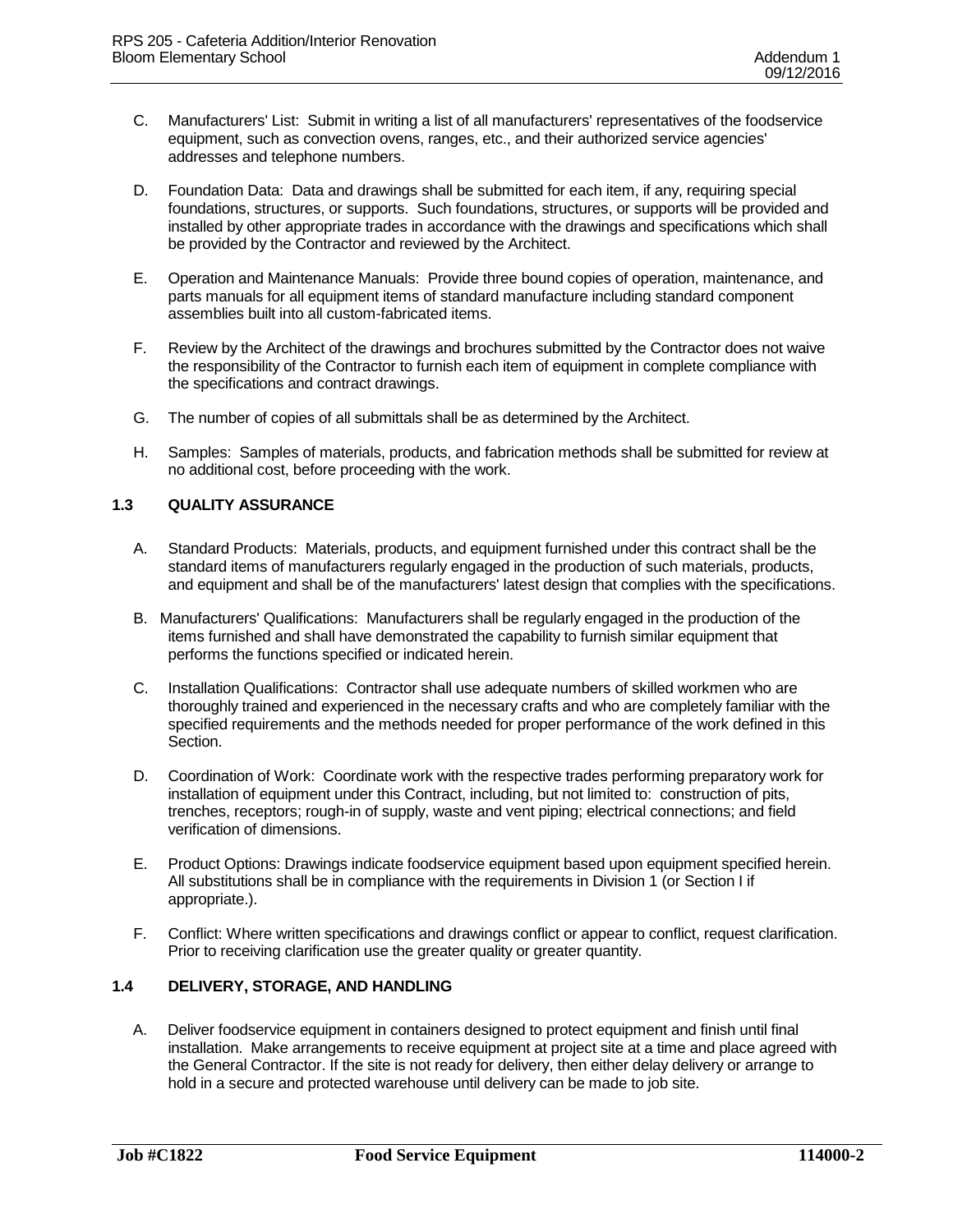- B. Store foodservice equipment in original containers and in location to provide adequate protection to equipment while not interfering with other construction operations. Coordinate with other trades so that worktables, serving counters and equipment are not used for scaffolding or as workbenches.
- C. Handle foodservice equipment carefully to avoid damage to components, enclosures, and finish. Do not install damaged foodservice equipment; replace and return damaged components to equipment manufacturer.

## 1**.5 APPLICABLE CODES AND STANDARDS**

- A. Except as otherwise indicated, each item of equipment shall comply with the latest current edition of the following standards as applicable to the manufacture, fabrication, and installation of the work in this section. Comply with all Federal, State, and Municipal regulations and notifications which bear on the execution of this work. Call to the attention of the Owner in writing any design conflict with the requirements of the Americans with Disabilities Act (ADA) during Bid Process so resolution can be effected prior to Contract Award.
	- 1. NSF Standards: Comply with applicable National Sanitation Foundation standards and criteria and provide NSF "Seal of Approval" on each manufactured item and on major items of custom-fabricated work.
	- 2. UL / ETL / CSA Standards: For electrical components and assemblies, provide either UL / ETL / CSA listed products or, where no listing service is available, provide a complete index of the components used as selected from the UL / ETL / CSA "Recognized Component Index." For fire extinguishing systems comply with UL 300.
	- 3. ANSI Standards: Comply with applicable ANSI standards for electric-powered and gas-burning equipment; for piping to compressed-gas cylinders; and for plumbing fittings, including vacuum breakers and air gaps, to prevent siphonage in water piping.
	- 4. AGA / CGA: All gas-fired equipment shall be AGA / CGA approved, equipped to operate on the type gas available at the job site, and shall contain 100% automatic safety shut-off devices.
	- 5. NFPA Standards: Comply with NFPA Bulletin 96 for exhaust systems; with NFPA Bulletins 13, 17, 17A and 96 for fire extinguishing systems; and with NFPA 54, National Fuel Gas Code and NFPA 70, National Electrical Code.
	- 6. ASME Code: Comply with ASME boiler code requirements for steam-generating and steamheated equipment; provide ASME inspection, stamps, and certification of registrationwith National Board.
	- 7. SMACNA Guidelines: Provide seismic restraints for food service equipment to comply with the Sheet Metal and Air Conditioning Contractors National Association's (SMACNA) "Kitchen Equipment Fabrication Guidelines", appendix 1, "Guidelines for Seismic Restraints of Kitchen Equipment", unless otherwise indicated.
	- 8. ASHRAE: Provide mechanical refrigeration systems complying with the American Society of Heating, Refrigerating and Air Conditioning Engineers' ASHRAE 15, "Safety Code for Mechanical Refrigeration".

## **1.6 PROJECT CONDITIONS**

A. Visit the job site to field check actual wall dimensions and roughing-in and be responsible for furnishing, fabricating, and installing the equipment in accordance with the available space and utility services as they exist on the job site for an accurate fit.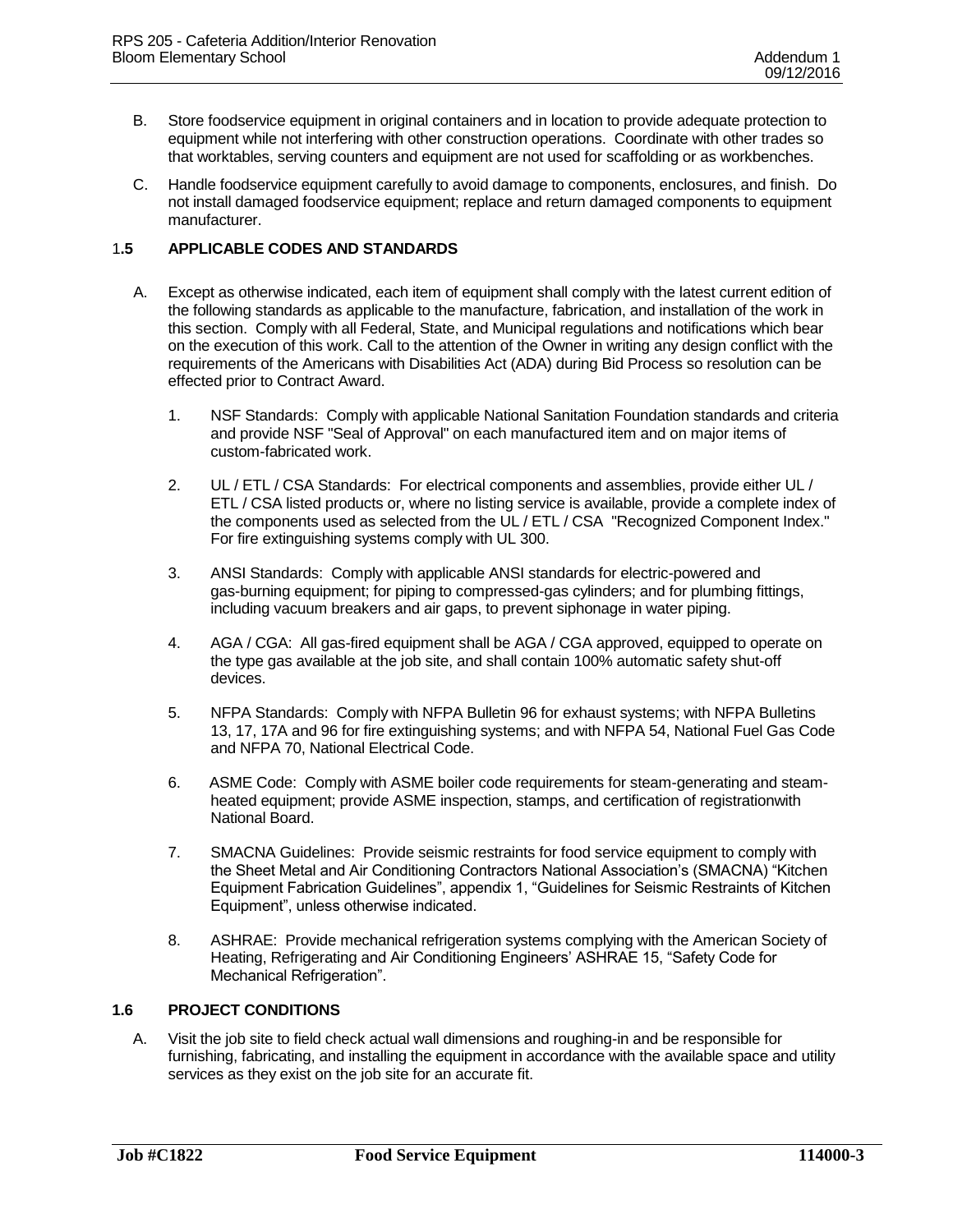- B. Check all door openings, passageways, elevators, etc., to be sure that the equipment can be conveyed to its proper location within the building and, if necessary, check with the Contractor regarding the possibility of holding wall erection, placement of doorjambs, windows, etc., for the purpose of moving the equipment to its proper location. Any removal and rebuilding of walls, partitions, doorjambs, etc., necessary to place the equipment or, if caused by incorrect information on the Contractor's drawings, shall be done at the expense of the Contractor.
- C. Physically check the location and utility size of all "rough-ins" at the job site for compatibility with the equipment being installed before finished floors, walls, and/or ceilings are in place.
- D. Check electrical characteristics and water, steam, and gas pressure. Provide pressure-regulating valves where required for proper operation of equipment.

#### **1.7 GUARANTIES AND WARRANTIES**

A. Self-contained or remote refrigeration systems furnished under this Contract shall be provided with start-up and a one-year service contract providing free service, 24 hours per day, seven days per week, including parts and labor. Hermetic or semi-hermetic compressors shall be covered by the manufacturers' factory warranty for an additional four years. Other equipment provided shall include a one-year warranty covering parts and labor, plus any extended warranties as normally provided by individual manufacturers. Equipment including refrigeration systems both self-contained and remote shall be warrantied by the Contractor on the project for one year as indicated in the preceding sentence. The first day of the first year commences upon the issuance of a certificate of occupancy for each area.

#### **PART 2 - PRODUCTS**

#### **2.1 GENERAL**

- A. The equipment and its component parts shall be new and unused. All items of standard manufactured equipment shall be current models at the time of delivery. Parts subject to wear, breakage, or distortion shall be accessible for adjustment, replacement, and repair.
- B. Means shall be provided to ensure adequate lubrication for moving parts. Oil holes, grease fittings, and filler caps shall be accessible without the use of tools.
- C. The design of the equipment shall be such as to provide for safe and convenient operation. Covers or other safety devices shall be provided for all items of equipment presenting safety hazards. Such guards or safety devices shall not present substantial interference to the operation of the equipment. Guards shall provide easy access to guarded parts.
- D. Trim shall not be an acceptable substitute for accuracy and neatness. When trim is required and accepted by Architect in lieu of rejection of items of equipment, it shall be the Contractor's responsibility to provide same at no additional cost.
- E. Unless otherwise specified herein, no material lighter than #20 gauge shall be incorporated into the work. Gauges for sheet iron and sheet steel shall be U.S. Standard Gauges and finished equipment gauge thickness shall not vary more than 5% plus or minus from the thickness indicated below.

| GAUGE | <b>THICKNESS</b>   | <b>GAUGE</b> | <b>THICKNESS</b>    |
|-------|--------------------|--------------|---------------------|
| #10   | $0.1406$ " (3.0mm) | #16          | $0.0625$ " (1.6mm)  |
| #12   | $0.1094$ " (2.5mm) | #18          | $0.0500$ " (1.25mm) |
| #14   | $0.0781$ " (2.0mm) | #20          | $0.0375$ " (1.0mm)  |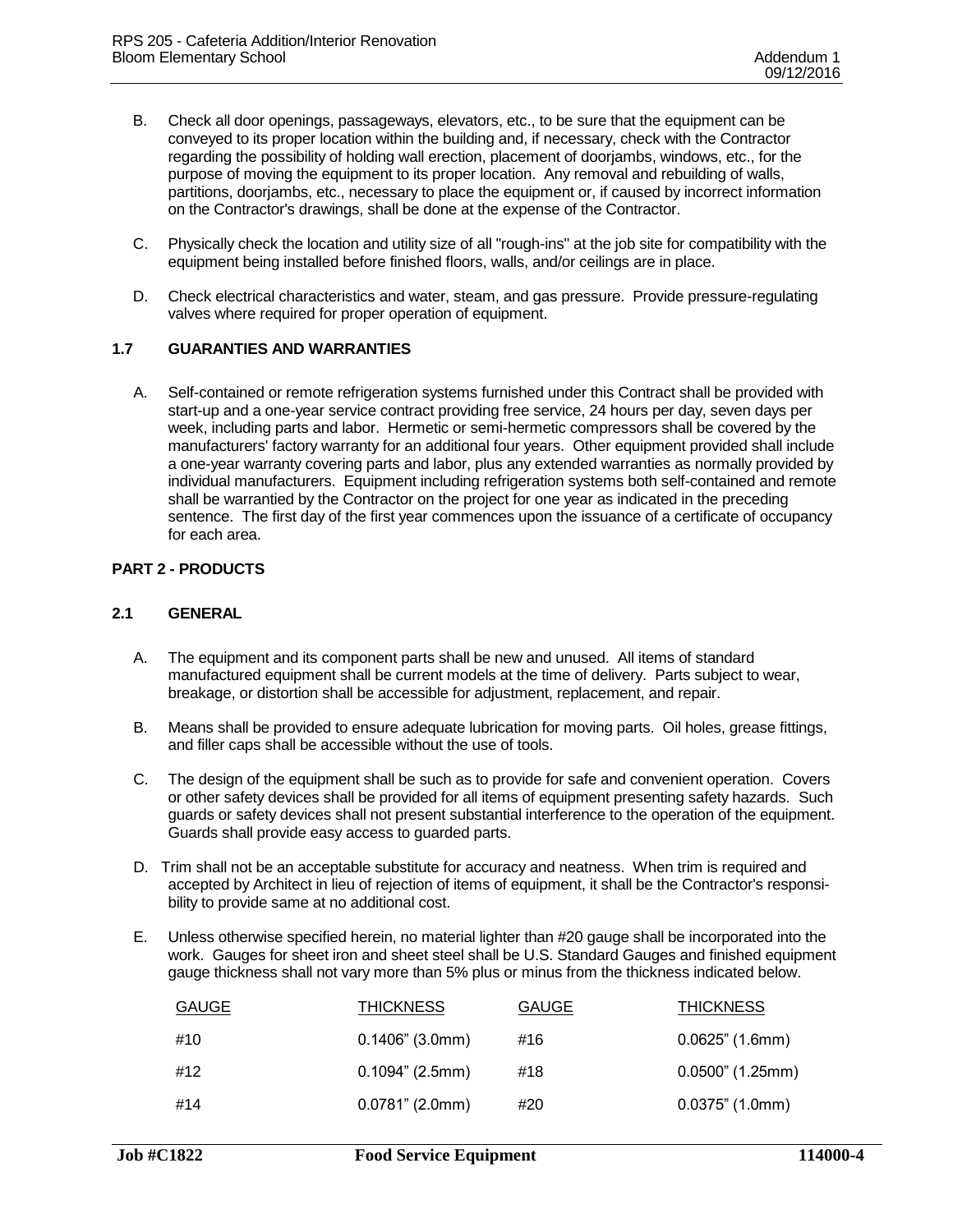F. Materials or work described in words which have a well-known and accepted technical or trade meaning shall be held to refer to such accepted meanings.

## **2.2 MATERIALS**

- A. Submit a certified copy of the mill analysis of materials if requested by the Architect.
- B. Stainless steel sheets shall conform to American Society for Testing and Materials (ASTM) specification A240, Type 304 Condition A, 18-8, having a No. 4 finish. A No. 2B finish shall be acceptable on surfaces of equipment not exposed to view. Sheets shall be uniform throughout in color, finish, and appearance.
- C. Stainless steel tubing and pipe shall be Type 304, 18-8, having a No. 4 finish, and shall conform to either ASTM A213 if seamless or ASTM A249 if welded.
- D. Rolled shapes shall be of the cold-rolled type conforming to ASTM A36.
- E. Galvanized sheet steel shall conform to ASTM A526; where extensive forming to take place, conform to ASTM A527; conform to ASTM A525, coating designation G115, chemical treatment.
- F. Galvanized steel sheets shall be cold-rolled, stretcher leveled, bonderized, and rerolled to ensure a smooth surface.
- G. Castings shall be corrosion-resisting metal containing not less than 30% nickel. Castings shall be rough ground, polished, and buffed to bright luster and free from pit marks, runs, checks, burrs, and other imperfections. In lieu of corrosion- resisting metal castings, die-stamped or cast 18-8 stainless steel will be acceptable.
- H. Millwork materials shall be free from defects impairing strength, durability, or appearance; straight and free from warpage; and of the best grade for their particular function. Wood shall be well seasoned and kiln dried and shall have an average moisture content of 8%, a maximum of 10%, and a minimum of 5%.
	- 1. Plywood and other woodwork of treatable species, where so required by the code, shall be fire-retardant treated to result in a flame spread rating of 25 or less with no evidence of significant progressive combustion when tested for 30 minutes duration under ASTM E84 and shall bear the testing laboratory mark on a surface to be concealed.
	- 2. Concealed softwood or hardwood lumber shall be of poplar, Douglas fir, basswood, red oak, birch, maple, beech, or other stable wood and shall be select or better grade, unselected for color and grain, surfaced four sides, square-edged, and straight. Basswood may be used where fire-retardant treated materials are required.
	- 3. Plywood for transparent finish shall conform to U.S. Product Standard PS-51-71, Type I (fully waterproofed bond), with architectural grade face veneers of species as specified, free of all pin knots, patches, color streaks and spots, sapwood, and other defects. Plywood designated to have plywood cores shall be of either 5 ply or 7 ply construction. Plywood so designated on the drawings and plywood not otherwise shown shall have a particle board core, cross banding of veneers, and face and back veneers. Particle board cores shall have a 45-pound density, except where the fire retardant treatment requires cores of lesser density.
	- 4. Face veneers shall be matched for color and grain to produce balance and continuity of character. Mineral streaks and other discolorations, worm holes, ruptured grain, loose texture, doze, or shake will not be permitted. Face veneer leaves on each surface shall be full-length, book matched, center matched, and sequence matched. Surfaces shall be sequenced and blueprint matched. Veneers not otherwise indicated shall be plain sliced. Backing veneers for concealed surfaces shall be of a species and thickness to balance the pull of the face veneers.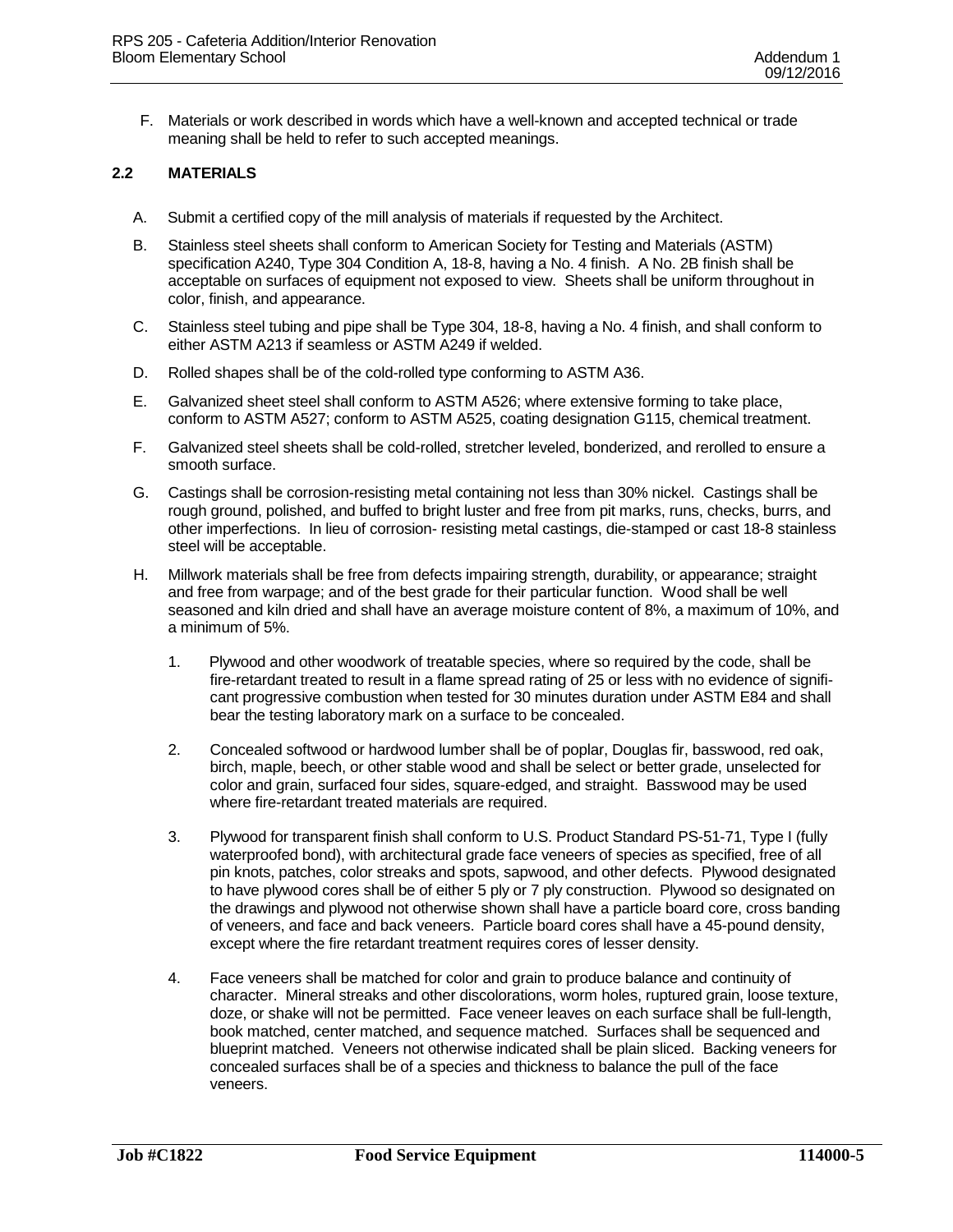- 5. Hardwood plywood for painted surfaces shall conform to U.S. Product Standard PS-51-71, Type I, and shall have sound birch, maple, or other approved close grain hardwood faces suitable for a paint finish.
- 6. Perforated hardboard shall be a tempered hardboard, 1/4" (6 mm) thick, conforming to Federal Specification LLL-B-810B, Type I, SIS, Finish B (primed), Design B (perforated), with  $\frac{1}{4}$ " (6 mm) diameter holes spaced on 1" (25 mm) centers both ways.
- 7. Plastic laminate surfaces shall be laminated with thermosetting decorative sheets of the color, pattern, and style as selected by the Architect. Horizontal surfaces shall be laminated with sheets conforming to Federal Specification L-P-508F, Style D, Type I (general urpose), Grade HP, Class 1, 1/16" (2 mm) thick, satin finish, with rough sanded backs. Vertical surfaces shall be laminated with sheets conforming to Federal Specification L-P-598F, Style D, Type II, (vertical surfac), Grade HP, Class 1, non-forming, satin finish, 1/32" (1 mm) thick or heavier. Surfacing for curved surfaces shall be laminated from sheets conforming to Federal Specification L-P-508F, Style D, Type III (post-forming), Grade HP, Class 1, satin finish. Balance sheets for backs in concealed locations shall be either reject material of the same type and thickness as the general purpose grade facing or may be .020" (0.5 mm) thick laminate backing sheets conforming to Federal Specification L-P-00508E, Style ND, Type V (backing sheet), Grade HP.
- 8. Adhesive for application of plastic laminate to wood substrates of counter tops shall be a phenolic, resorcinol, or melamine adhesive conforming to Federal Specification MMM-A-181C and producing a waterproof bond. Adhesive for applying plastic laminate to vertical surfaces shall be either a waterproof type or a water resistant type such as a modified ureaformaldehyde resin liquid glue conforming to Federal Specification MMM-A-188C. Contact adhesive will not be acceptable.
- 9. Plywood for laminate assemblies shown or specified with plywood core shall be of the 5 or 7 ply construction with sanded close-grain hardwood face and back veneers, laminated with waterproof glue, in thickness shown, conforming to U.S. Product Standard PS-51-71. Particle board for plastic laminate assemblies shown or specified with particle board wood core shall conform to U.S. Products Standard CS-236-66, Type 1 or 2, Grade B (45 pound density), Class 2; except where fire-retardant treatment is required, the density shall conform to the treatment requirements.
- I. Sealant: ASTM C 920; type S, Grade NS, Class 25, use, NT. Provide elastomeric sealant, NSF certified for end use application indicated. Provide sealant that, when cured and washed, meeting requirements of Food and Drug Adminstration's 21 CFR, Section 177.2600 for use in areas that come in contact with food. Dow-Corning #780 or General Electric "Silastic" or approved equal in either clear or approved color to match surrounding surfaces and applied in accordance with sealant manufacturers' recommendations for smooth, sealed finish.
- J. Tempered Glass: ASTM C 1048, Kind FT (fully tempered), Condition A (uncoated surfaces), Type I (transparent), Class 1 (clear), Quality q3 (glazing select). Provide products complying with ANSI Z97.1, manufactured by horizontal (roller hearth) process and ¼" (6 mm) thick, unless otherwise indicated. Provide exposed safety edges, if any, seamed before tempering.
- K. Sound Dampening: NSF-certified, nonabsorbant, hard-drying, sound deadening coating. Provide coating compounded for permanent adhesion to metal in 1/8" (3 mm) thickness that does not chop, flake, or blister.

### **2.3 FINISHES**

A. Paint and coatings shall be of an NSF approved type suitable for use in conjunction with foodservice equipment. Such paint or coating shall be durable, non-toxic, non-dusting, non-flaking, and mildew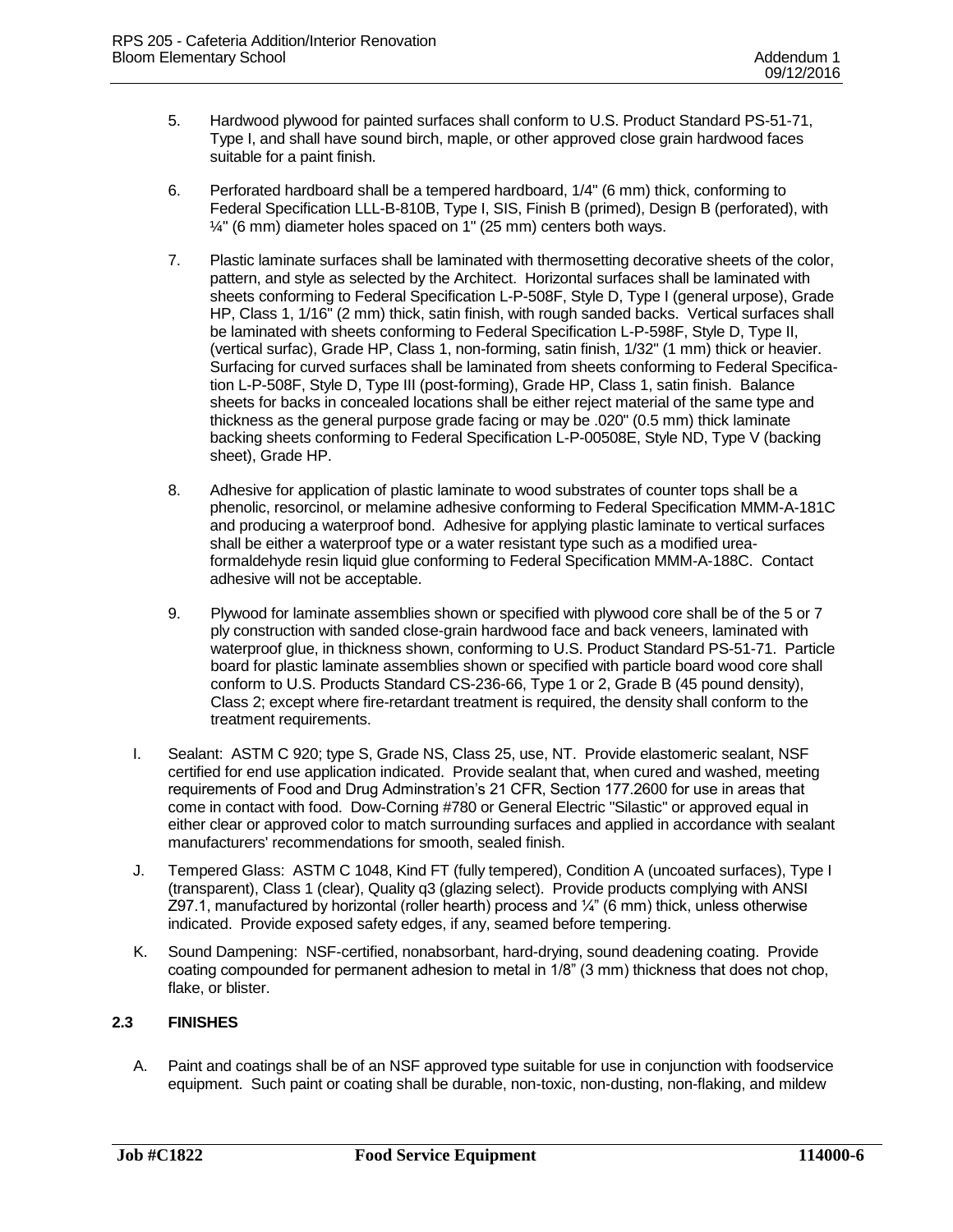resistant; shall comply with all governing regulations; and shall be applied in accordance with the recommendations of the manufacturer.

- B. Exterior, galvanized parts, exposed members of framework, and wrought steel pipe where specified to be painted shall be cleaned, properly primed with rust-inhibiting primer, degreased, and finished with two (2) coats of epoxy-based grey hammertone paint, unless otherwise specified.
- C. Stainless steel, where exposed, shall be polished to a #4 commercial finish. Where unexposed, finish shall be #2B. The grain of polishing shall run in the same direction wherever possible. Where surfaces are disturbed by the fabricating process, such surfaces shall be finished to match adjacent undisturbed surfaces.
- D. Galvanized shelving shall not be painted.
- E. Fabricated equipment shall be spray coated with plastic suitable for protecting the equipment during transport and installation. The coating shall be easily removable and shall be removed after the equipment installation is complete at the work site or, alternatively, when directed by the Architect.
- F. Exposed surfaces on brass, bronze, or steel shall be plated with chromium over nickel in accordance with Federal Specifications WW-P-541, Paragraph 9.5 and Table 9.4, unless otherwise specified.

## **2.4 ELECTRICAL AND MECHANICAL REQUIREMENTS**

- A. Standard UL / ETL / CSA listed materials, devices, and components shall be selected and installed in accordance with NEMA Standards and recommendations and as required for safe and efficient use and operation of the foodservice equipment without objectionable noise, vibration, and sanitation problems.
	- 1. Provide recognized commercial grade signals, "on-off" pushbuttons or switches, and other speed and temperature controls as required for operation of each item, complete with pilot lights and permanent engraved, plastic laminate signs and graphics identifying each item. Provide stainless steel cover plates at controls and signals.
	- 2. Each item requiring electrical power shall be equipped with either a terminal box for permanent connection or with cord and plug for interruptible connection, as indicated. Provide NEMA standard grounding type plugs, where used.
	- 3. Furnish foodservice equipment completely wired internally using wire and conduit suitable for a wet location, including a separate grounding wire. Provide electrical outlets and receptacles required to be mounted on or in fabricated equipment and interconnect to a suitable terminal box (subpanel, starter, or disconnect switch if so specified) with all wires neatly tagged showing item number, voltage characteristics, and load information.
	- 4. Receptacles for all wall- and floor-mounted outlets will be provided to be used for plug-in equipment with characteristics as noted on the drawings. Provide Hubbell three-wire or four-wire grounding-type connectors and neoprene cords installed on each item of plug-in equipment to match receptacles provided.
	- 5. Electrically heated equipment shall be internally wired to a thermostatic control and an "on-off" red neon light indicator, which shall be mounted in a terminal box on a removable stainless steel access panel.
	- 6. Only rigid steel zinc-coated conduit shall be used, painted to match adjacent surfaces where exposed. Wiring shall be run concealed wherever possible.
	- 7. Provide on, or for, each motor-driven appliance or electrical heating or control unit, a suitable control switch or starter of the proper type and rating.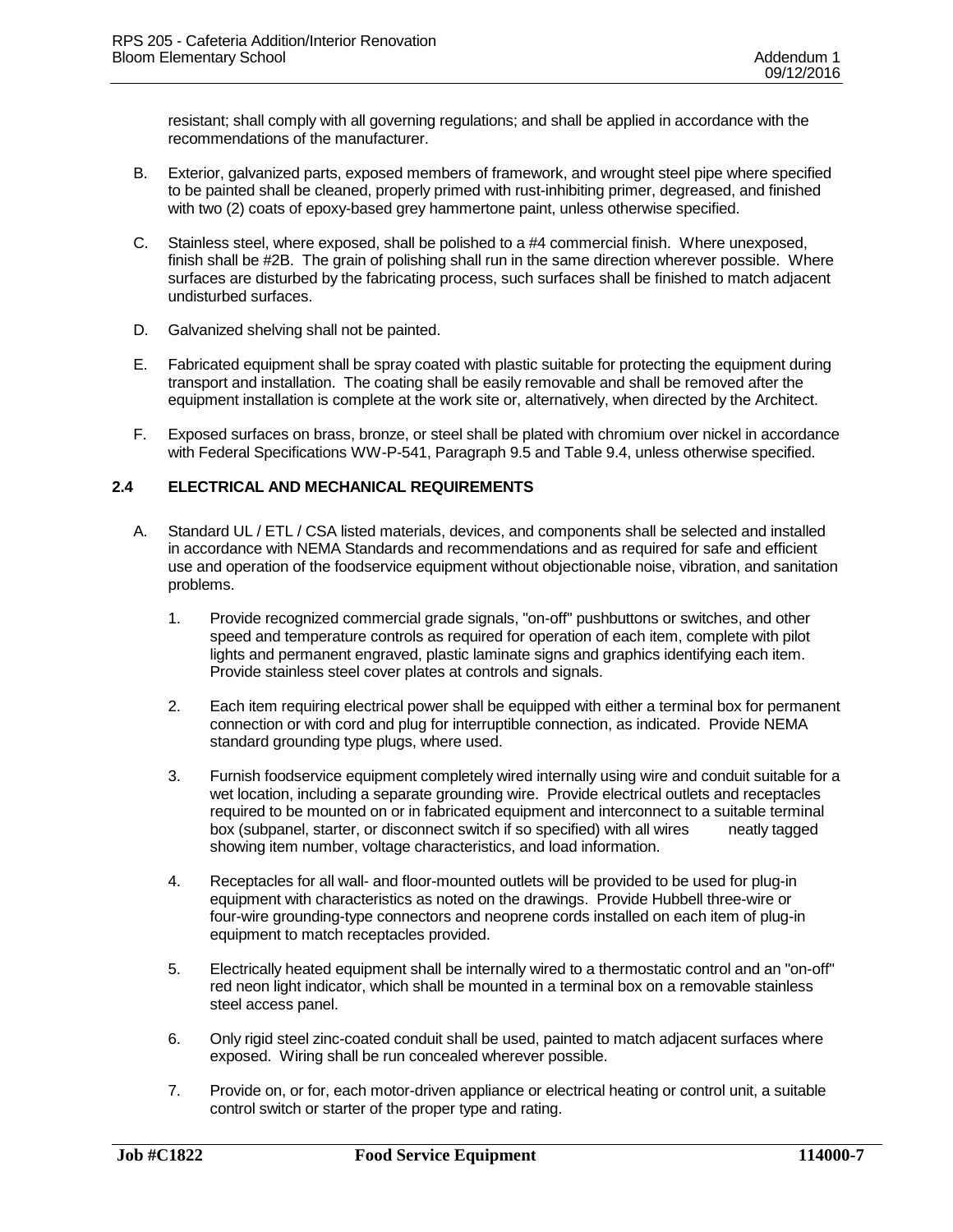- 8. Appliances shall be furnished complete with motors, driving mechanism, starters, and controllers, including but not limited to, master switches, timers, cut-outs, reversing mechanism, and other electrical equipment if and as applicable. Wiring and connection diagrams shall be furnished with electrically operated machines and for electrically wired fabricated equipment.
- 9. Appliances shall be of rigid construction, free from objectionable vibration. Quietness of operation of all foodservice equipment is a requirement. Remove or repair any equipment producing objectionable noise and/or vibration as directed by the Architect.
- 10. Motors shall be of the drip-proof, splash-proof, or totally enclosed type, having a continuous duty cycle and ball bearings, except small timing motors which may have sleeve bearings. Motors shall have windings impregnated to resist moisture. Motors located where subject to deposits of dust, lint, or other similar matter from the machine on which installed shall be of the totally enclosed type. Motors shall have ample power to operate the machines for which designated under full load operating conditions without exceeding their nameplate ratings. Horsepower requirements on driven equipment shall be determined by the manufacturer based on normal operation at maximum capacity. The nominal rated motor horsepower shall be not less than the horsepower required for normal operation of the equipment at maximum capacity. Insulation shall be NEMA Class B, or better.
- 11. Cover plates shall be furnished and installed for all electrical outlets, receptacles, switches, etc., to match the material and finish of the equipment to which they will be fastened.
- 12. Switches, controls, etc., shall be conspicuously labeled as to use with plastic nameplates secured to the adjacent surface as previously specified in Article 2.01-C. Submit a sample for approval if requested by Architect.
- 13. Where specified for custom fabricated equipment, provide compartment with electrical subpanel which shall be pre-wired in conduit concealed in cabinet body construction and connected to all electrical components built into or set upon the counter. Electrical sub-panel shall be UL / ETL / CSA listed, 3-phase, 4-wire circuit breaker type with a ground buss main breaker and individual breakers for each serviced load. Buss shall be copper and the circuit breakers shall be the molded case, bolt-on type with thermomagnetic quick-make, quick-break trip. Multi-pole circuit breakers shall have an internal trip bar. The circuit breakers shall have an interrupting capacity of 10,000 amperes at 120 volts sized for 125% of the connected load and a minimum of two (2) extra, single pole, 20 amp circuit breakers shall be provided. The loads shall be connected through the breakers in a phased sequence to balance the load on each phase.
- B. Water inlets shall be located above the positive water level wherever possible to prevent siphoning of liquids into the water supply system. Wherever conditions shall require a submerged inlet, a suitable type of check valve (except in jurisdictions where check valves are prohibited) and vacuum breaker shall be provided with the fixture to prevent siphoning. Where exposed, piping and fittings shall be chrome-plated. Where vacuum breaker piping is through equipment, provide chrome -plated escutcheon plates to cover holes.
	- 1. Provide and install indirect waste lines from equipment which will discharge into floor drains or safe wastes, chrome-plated where exposed. Extend to a point at least 1" (25 mm) (or as required by local or state code) above the rim of the floor drain, cut bottom on 45-degree angle and secure in position.
	- 2. Horizontal piping lines shall be run at the highest possible elevation and not less than 6" (150 mm) above the floor, through equipment where possible.
	- 3. No exposed piping in or around fixtures or in other conspicuous places shall show tool marks or more than one thread at the fitting.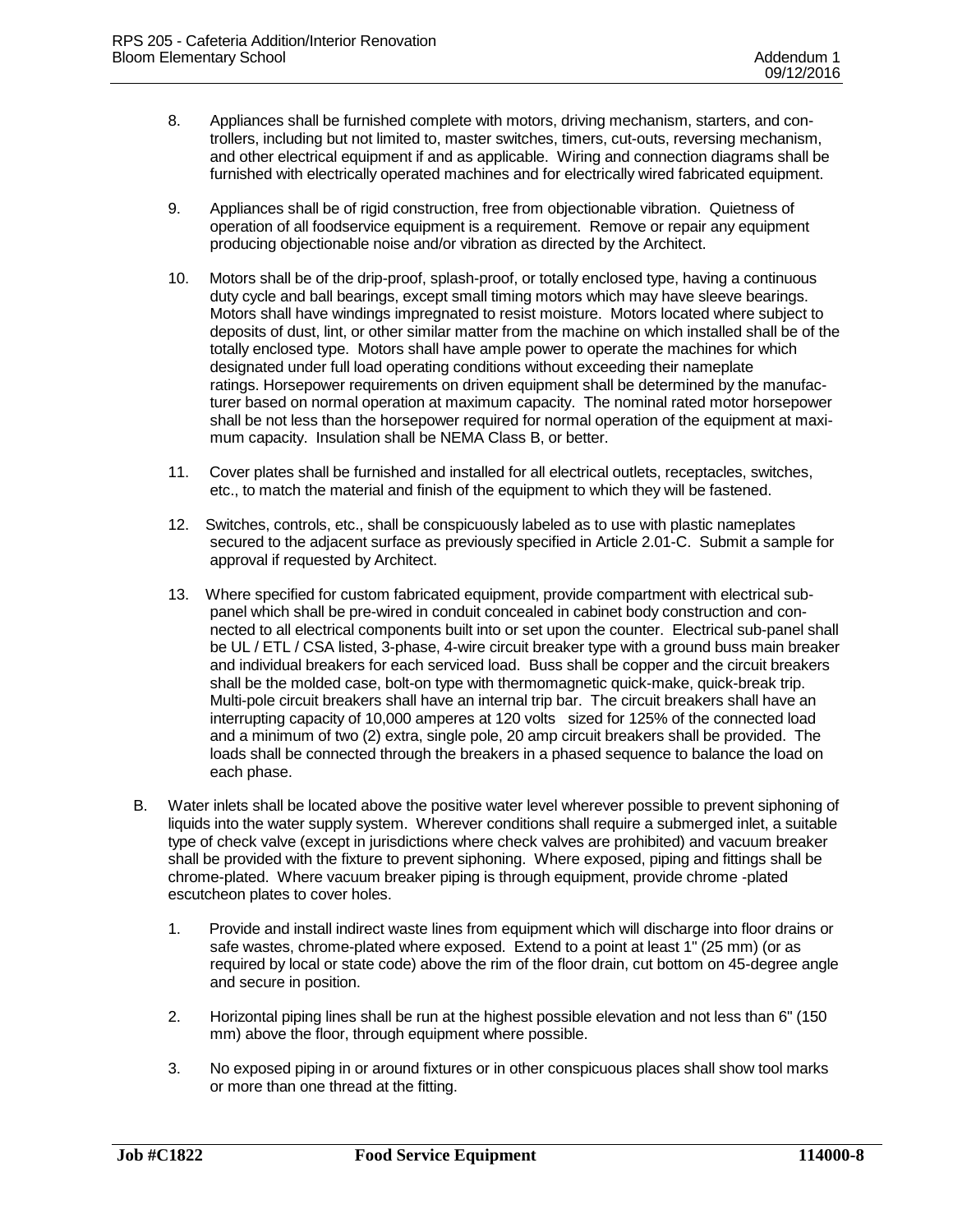- 4. Steam operating valves on or in fabricated and purchased foodservice equipment shall be provided with composition hand wheels, which shall remain reasonably cool in service.
- 5. Provide suitable gas and liquid pressure-reducing valves for equipment with such components that might reasonably be expected to be affected over a period of time by adverse pressure conditions, including but not limited to dishwashers, booster heaters, coffee urns, ranges, steam boilers, etc.
- C. Provide and install complete refrigeration systems--charged, started, and operating properlyincluding, but not limited to: compressors, condensers, racks, coils, vibration eliminators, sight glasses (moisture indicating type), expansion valves, filters, oil separators, thermostats, defrost time clocks, all controls and control wiring, liquid line driers, piping, and refrigeration grade copper tubing with all sweat joints using Safety-Silv No. 1200 or approved equal silver solder (with as few joints as possible)
	- 1. Where specifications call for pre-piped lines (i.e., from a fixture to a valve compartment, etc.), provide such work in strict conformance with other sections of the specifications which set forth standards for this type of work or in conformity with the requirements of the ASHRAE Standards or local authorities, whichever is the greater.
	- 2. Mechanically refrigerated cold pans shall have a normally closed liquid line electric solenoid valve installed before the expansion valve and wired to a silent-type toggle switch complete with an "on-off" red neon light indicator and both mounted in a terminal box on a removable access panel. This switch shall be fed by a separate control circuit and shall not to be wired into the compressor circuit so that it shall stop the flow of refrigerant to the cold pan and not turn off the compressor. The compressor shall then pump down and turn off through the action of the pressure control.
	- 3. Each refrigeration item specification is written to provide minimum specifications and scope of work. Refrigeration equipment shall be designed and installed to maintain the following general temperatures unless otherwise specified.

| a. Walk-In Refrigerators      | $1.7^{\circ}$ C / 35 $^{\circ}$ F   |
|-------------------------------|-------------------------------------|
| b. Walk-In Freezers           | $-23.3^{\circ}$ C / $-10^{\circ}$ F |
| c. Reach-In Refrigerators     | $1.7^{\circ}$ C / 35 $^{\circ}$ F   |
| d. Reach-In Freezers          | $-23.3^{\circ}$ C / $-10^{\circ}$ F |
| e. Undercounter Refrigerators | 1.7°C / 35°F                        |
| f. Undercounter Freezers      | $-23.3$ °C / $-10$ °F               |
| g. Cold Pan                   | $-17.8$ °C / 0°F                    |
| h. Work Rooms                 | $10^{\circ}$ C / 50 $^{\circ}$ F    |

- 4. Provide electrical and refrigeration components needed by the completed system and complete all refrigeration and control connections of and to said components.
- 5. Provide evaporator coil defrost system on all walk-in refrigerator and freezer rooms where the refrigeration systems are designed to operate at room temperature of less than 35°F (1.7°C).
- 6. Verify the requirements of and provide any or all additional refrigeration specialty(s) or component(s) required or recommended by the manufacturer for proper operation under the specific operating conditions and location of each system specified.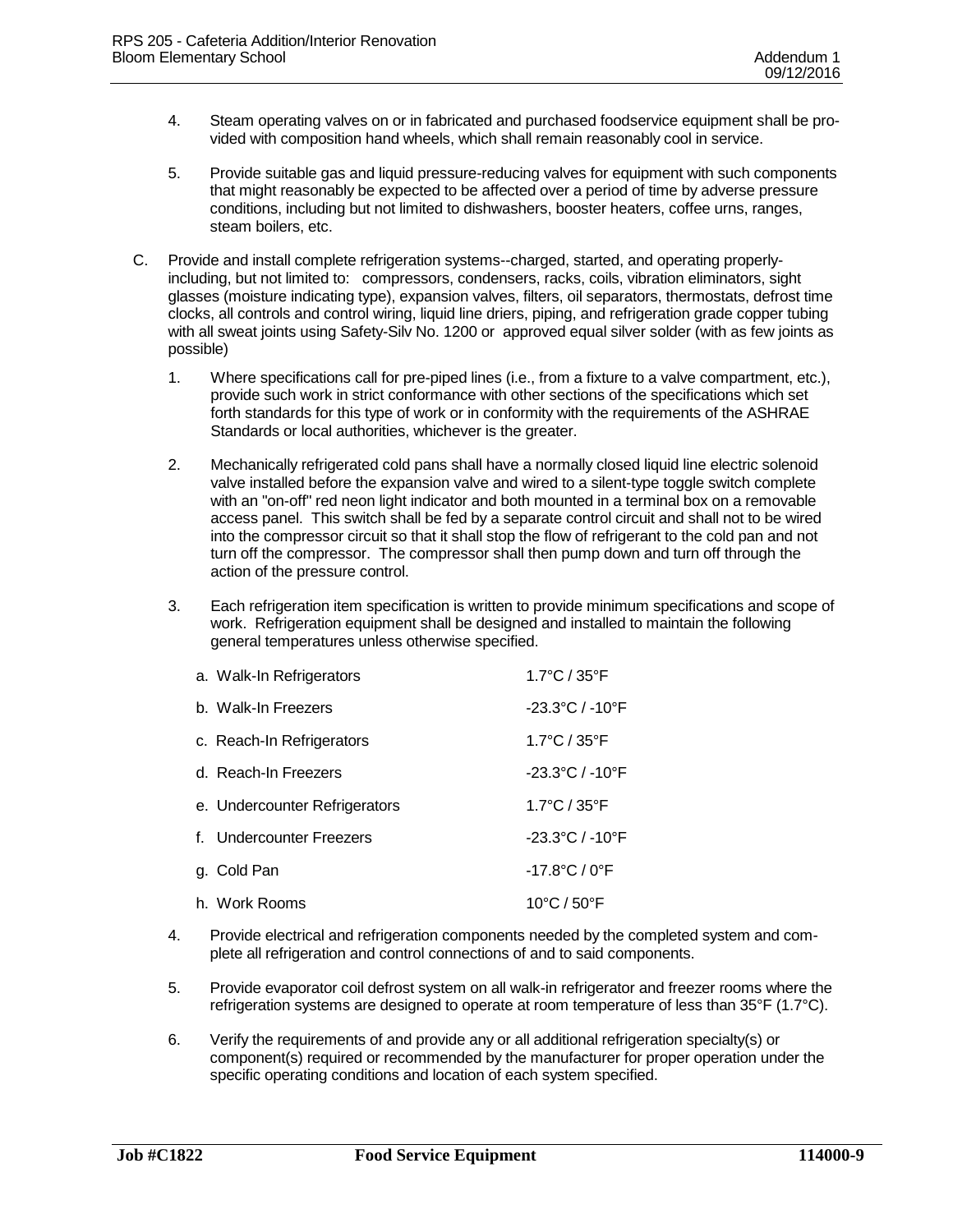- 7. Verify and provide manufacturer's certification (or certification by manufacturer's authorized agent) that the equipment selection hereinafter specified for each refrigeration system is properly sized and shall meet the operating requirements set forth for each system regarding maintaining specified operating temperature, hours of compressor running time, and system pressures and velocities as recommended by the equipment manufacturer(s).
- 8. During check-out and initial operation, verify that:
	- a. Controls are properly adjusted.
	- b. Condensers are equipped with an overload protector.
	- c. A competent service mechanic is on site during the first eight (8) hours of operation.
	- d. Switches, starters, and controls are identified as to function.
- 9. Unless otherwise specified, furnish thermometers for walk-in units mounted above the exterior entrance door with suitable length armored capillary tubes to allow the sensing bulbs to be installed in the incoming air stream to the blower coil with runs fastened to the walk-in walls to prevent it from damage. This identical requirement applies to alarm systems when specified.

### **2.5 PRODUCT SPECIFICATIONS**

Refer to Part 4 for complete itemized product specifications.

### **PART 3 - EXECUTION**

#### **3.1 INSTALLATION**

- A. Begin installing the equipment at the time the building is ready to receive the equipment and in accordance with the schedule.
- B. Provide a competent foreman or supervisor for erection of equipment and to coordinate with other trades regarding connections, installation, and inspection. Coordinate delivery schedule to ensure adequate openings in the building to receive the equipment.
- C. Install refrigeration work in an approved manner, using first quality fittings, controls, valves, etc. Refrigeration items shall be started up, tested, adjusted, and turned over to the Architect in first-class condition and left operating in accordance with the manufacturer's specifications.
- D. Set equipment that rests on masonry bases level onto a bed of silicone rubber sealant.
- E. Seal equipment that butts to a wall or against other equipment with silicone rubber sealant. Set trim strips or other items requiring fasteners in a bed of silicone rubber sealant and fastened with suitable stainless steel fasteners 48" (1200mm) or less on centers. , surfaces shall be thoroughly clean and degrease all surfaces prior to the application of sealant.
- F. Install and interconnect electrical controls, switches, or other units which are separately furnished for field installation in or on equipment provided, unless otherwise specified.
- G. Install and wire refrigeration systems in strict conformance with the manufacturers' instructions and recommendations. Ensure that all refrigeration condensing units are ventilated properly and are accessible for repair, maintenance, and inspection.
- H. Hang evaporator coils per the manufacturer's recommendation at the locations as shown on the drawings. Mount units such that the drain pans are pitched to the drain lines. Hang the coils using nylon or other approved non-conductive, non-corrosive fasteners Furnish #12 gauge galvanized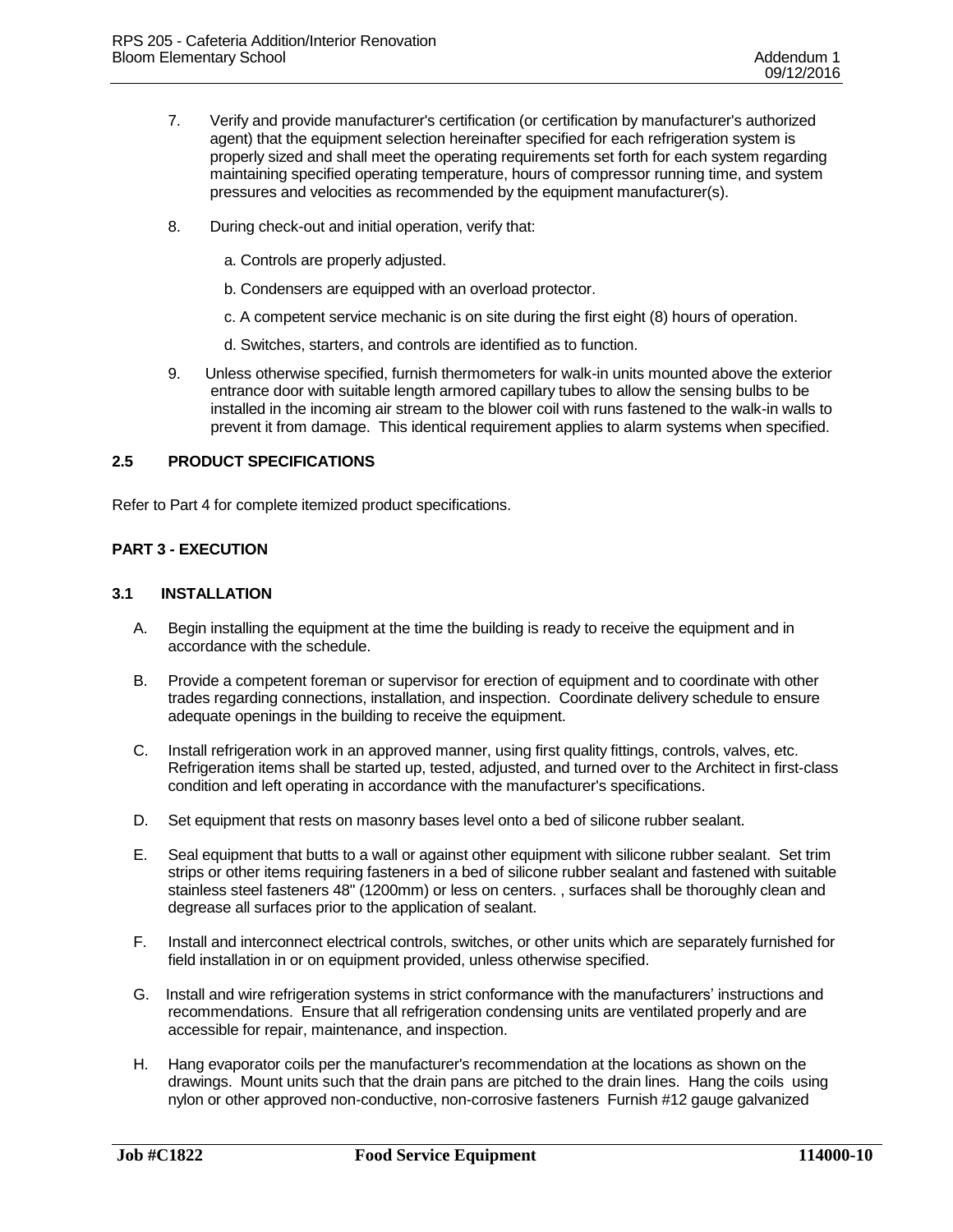steel fish plates of suitable size and shape on the exterior ceiling of the walk-in to spread the weight of the coils adequately. Connect coils to the condensing unit and install to constitute a complete working system capable of maintaining the interior temperatures specified regardless of the heavy usage the walk-in units may receive.

- I. Furnish and install a copper or PVC drainline painted silver from each coil outlet to a point 1" (25mm) above the floor drain. Trap drainlines immediately above the floor drain. Provide continuous electrified heater tape for freezer drainlines, coordinate electrical requirements and wiring with electrical division. Insulate drainline after installation.
- J. Refrigeration tubing shall be the Type L, ACR hard drawn degreased, sealed copper and shall be installed with horizontal runs sloped 1" per 20 feet (1:240) toward the condensing units. Refrigerant piping shall be properly supported by adjustable hangers spaced and adjusted to the drop required. Where vertical runs of more than 5' (1500mm) occur in the suction line, trap the risers at the bottom. Install piping so that refrigerant or oil cannot drain back into the coils from the suction line.
- K. Insulate suction and refrigerant lines with minimum 1/2" (13mm) Armstrong armaflex or equal cellular type insulation. Provide metal pipe sleeves where piping passes through a wall, ceiling, or floor. Fill space around the tubing with mastic insulating compound. Install a permanent suction line filter in each compressor suction line with pressure fitting ahead of the filter to facilitate checking of pressure drop through the filter. Fully insulate and seal penetrations through walk-in cooler or freezer structures to be vapor tight to prevent condensation within any light fixtures, switch boxes, junction boxes, or any other fittings. Fully seal refrigeration and drain lines and provide escutcheon plates.
- L. Furnish and completely install a thermostat to control the refrigeration temperatures for each individual compartment.
- M. Mount the condensing units on a welded steel rack containing all accessories and components necessary to form a complete condensing unit package. Provide each condensing unit with a factory mounted, pre-wired control panel/disconnect switch complete with circuit breakers, contactors, and time clocks as required.
- N. Furnish the refrigeration systems with a one-year refrigeration service contract, covering all parts and labor, with service available seven days per week, 24-hours per day. Provide an option for continuation of the service contract after the first year.. Warrant the refrigeration system for one year and provide the compressors with the manufacturer's extended five-year warranty.
- O. Furnish four (4) copies of complete remote refrigeration system control wiring and piping diagrams. Frame one (1) copy in Plexiglas and mount at compressor location or inside the refrigeration system enclosure as appropriate.
- P. Coordinate the equipment work with the respective work of other Sections so that electrical and mechanical components built into the equipment will conform and/or adapt to the type, materials, and characteristics of the building components.
- Q. Install heated and motor-driven equipment so as to operate efficiently. Provide additional vents, guards, deflectors, and other accessories as needed at no additional cost. Note such additions or modifications on the shop drawings and bring to Architect's attention by special accompanying letter.

## **3.2 FABRICATION**

A. Items of fabricated equipment shall be fabricated in the same factory and shall be similar in construction details, materials, methods, and appearance to similar types of items so fabricated under this contract.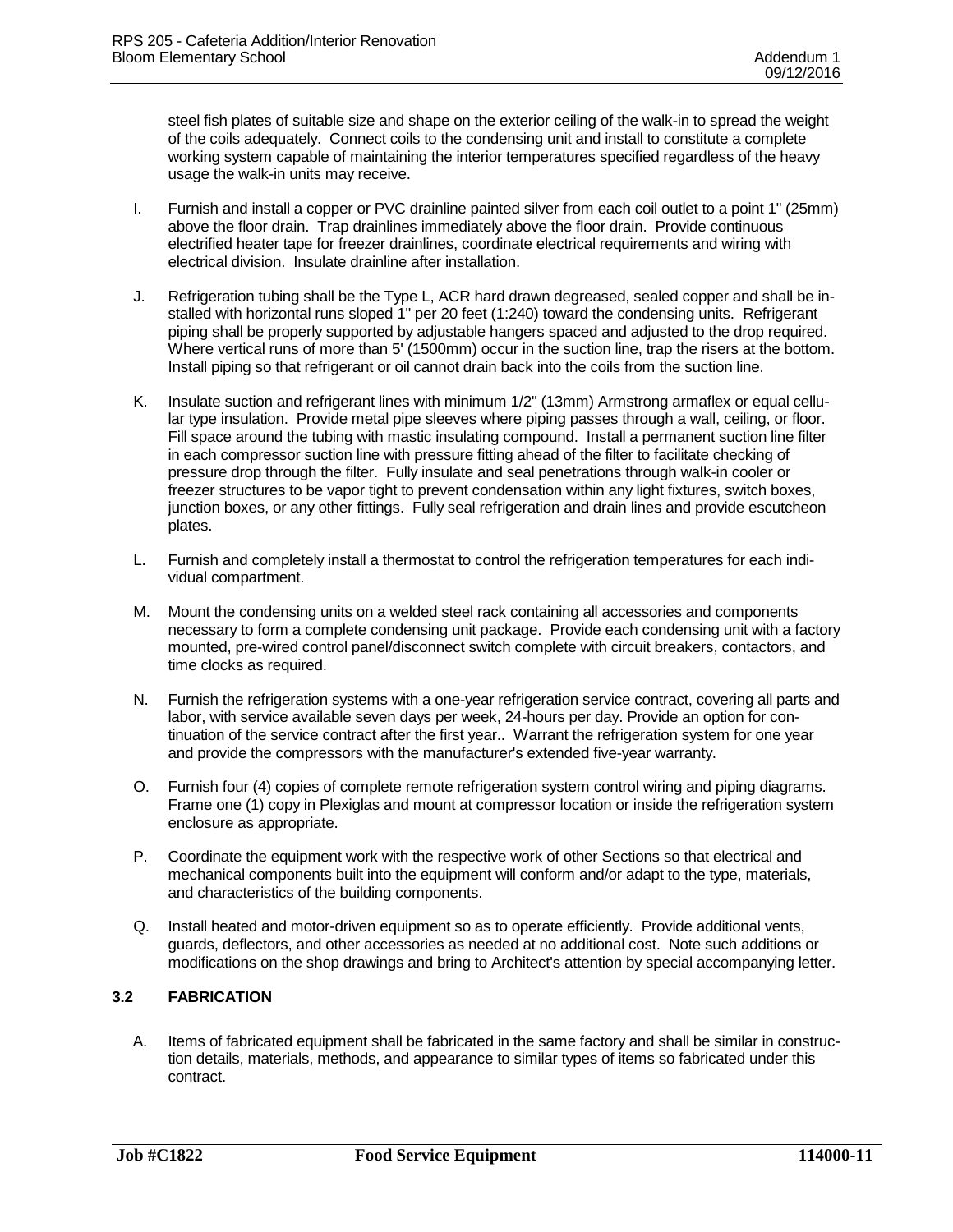- B. Each fabricated item of equipment shall include necessary reinforcing, bracing, and welding with the proper number and spacing of uprights and cross members for strength. Wherever standard sheet sizes will permit, the tops of all tables, shelves, exterior panels of cabinet type fixtures, and doors and drainboards shall be constructed of a single sheet of metal. Except where required to be removable, flat surfaces shall be secured to vertical and horizontal bracing members by welding or other approved means to eliminate buckle, warp, rattle, and wobble. Equipment not braced in a rigid manner and which is subject to rattle and wobble shall be unacceptable, and the Contractor shall add additional bracing in an approved manner to achieve acceptance.
- C. Suitable pipe slots shall be provided on fabricated equipment to accommodate service and utility lines and mechanical connections. These slots shall be of proper size and shall be neatly made with turned up edges around to eliminate cutting or defacing of equipment on the job. Cabinet bases shall be provided with an inner panel duct at the ends or rear of the cabinet allowing adequate space to conceal vertical piping. Such work, when performed at the job site, shall be of the same quality as similar work performed in the shop.
- D. Exposed surfaces shall be free from bolt and screw heads. When bolts are required, they shall be of the concealed type and be of similar composition as the metal to which they are applied. Where bolt or screw threads on the interior of fixtures are visible or may come into contact with hands or wiping cloths, they shall be capped with a stainless steel acorn nut and stainless steel lock washer.
- E. Where screw threads are not visible or readily accessible, they shall be assembled with stainless steel lock washers and nuts. Wherever bolts or screws are welded to the underside of trim or tops, the reverse side of the weld shall be finished uniformly with the adjoining surfaces. Depressions at these points shall not be acceptable.
- F. Rivets shall not be permitted in any location.
- G. Welding shall be the heliarc method with welding rod of the same composition as the sheets or parts welded. Welds shall be complete, strong, and ductile with excess metal ground off and joints finished smooth to match adjoining surfaces. Welds shall be free of mechanical imperfections such as gas holes, pits, cracks, etc., and shall be continuously welded so that the fixtures shall appear as one piece construction. Butt welds made by spot solder and finished by grinding shall not be acceptable.
	- 1. Spot welds shall have a maximum spacing of 3" (75mm). Tack welds shall be of at least 1/4" (6mm) length of welding material at a maximum space of 4" (100mm) from center to center. Weld spacing at the ends of the channel battens shall not exceed 2" (50mm) centers.
	- 2. In no case shall soldering be accepted.
	- 3. Fixtures shall be shop fabricated of one piece and shipped to the job completely assembled wherever possible. Equipment too large to transport or enter the building as one piece shall be constructed so that the field joints can be welded at the job site.
	- 4. Exposed joints shall be ground flush with adjoining material and finished to harmonize therewith. Whenever material has been depressed by a welding operation, such depression shall be suitably hammered and peened flush with the adjoining surface and, if necessary, again ground to eliminate low spots. In all cases, the grain of rough grinding shall be removed by successive fine polishing operations.
	- 5. Unexposed welded joints on undershelves of tables or counters in stainless steel construction shall be suitably coated at the factory with an approved metallic-based paint.
	- 6. After galvanized steel members have been welded, welds and areas where galvanizing has been damaged shall have a zinc dust coating applied in conformance with U.S. Government Military Specification Number MIL-P-26915.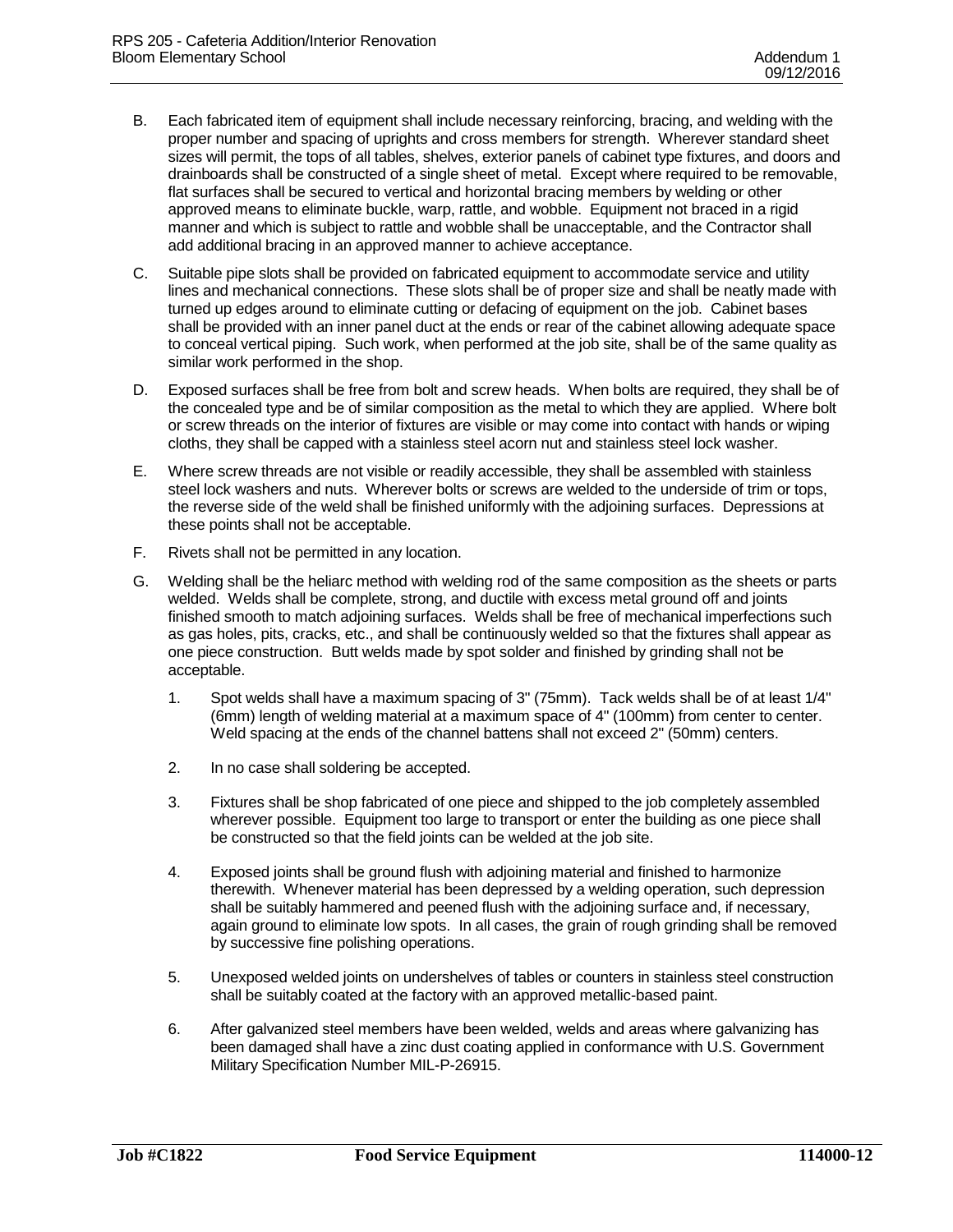- H. Butt joints and contact joints, wherever they occur, shall be close fitting and shall not require filler. Wherever break bends occur, they shall be free of undue extrudence and shall not be flaky, scaly, or cracked in appearance; where such breaks do mar the uniform surface appearance of the material, such marks shall be removed by suitable grinding, polishing, and finishing. Wherever sheared edges occur, they shall be free of burrs, fins, and irregular projections and be finished to obviate danger of cutting or laceration when the hand is drawn over them. In no case shall overlapping materials be acceptable where miters or bullnosed corners occur.
- I. The grain of polishing shall run in the same direction on horizontal and on vertical surfaces of each item of fabricated equipment except in the case where the finish of the horizontal sections of each shall terminate in a mitered edge. Where sinks and adjacent drainboards are equipped with backsplash, the grain of polishing shall be consistent in direction throughout the length of the backsplash and sink compartment.
- J. Component parts, whether fabricated by the Contractor or purchased for building into the fabricated equipment, shall conform to the following.
- K. Bolts, screws, nuts, and washers shall be of steel, except where brass or stainless steel is fastened, in which case they shall be of brass or stainless steel, respectively. Where dissimilar metals are fastened, bolts, screws, nuts, and washers shall be of the higher grade metal. The spacing and extent of bolts and screws shall be such as to ensure suitable fastening and prevent buckling of the metals fastened.

### **3.3 CLEAN-UP**

- A. At completion of the installation, clean up, lubricate, and adjust where necessary items of equipment provided and turn them over in first-class condition.
	- 1. Where stainless steel surfaces are disturbed by the installation or fabricating process, such surface shall be finished to match adjoining undisturbed surfaces.
	- 2. At the completion of the installation work, stainless steel shall be gone over with a portable polishing machine and buffed to perfect surfaces. Painted surfaces shall be carefully gone over and retouched as required.

### **3.4 START-UP AND TESTING AND COMMISSIONING**

- A. Startup Services: Engage factory-authorized service representatives to perform startup services and to demonstrate and train Owner's maintenance personnel as specified below.
	- 1. Coordinate food service equipment startup with service-utility testing, balancing, and adjustments. Do not operate steam lines before they have been cleaned and sanitized.
	- 2. Remove protective coverings and clean and sanitize equipment, both inside and out, and relamp equipment with integral lighting. Where applicable, comply with manufacturer's written cleaning instructions.
	- 3. Test each equipment item for proper operation. Repair or replace equipment that is defective in operation, including units that operate below required capacity or that operate with excessive noise or vibration.
	- 4. Test refrigeration equipment's ability to maintain specified operating temperature under heavy-use conditions. Repair or replace equipment that does not maintain specified operating temperature.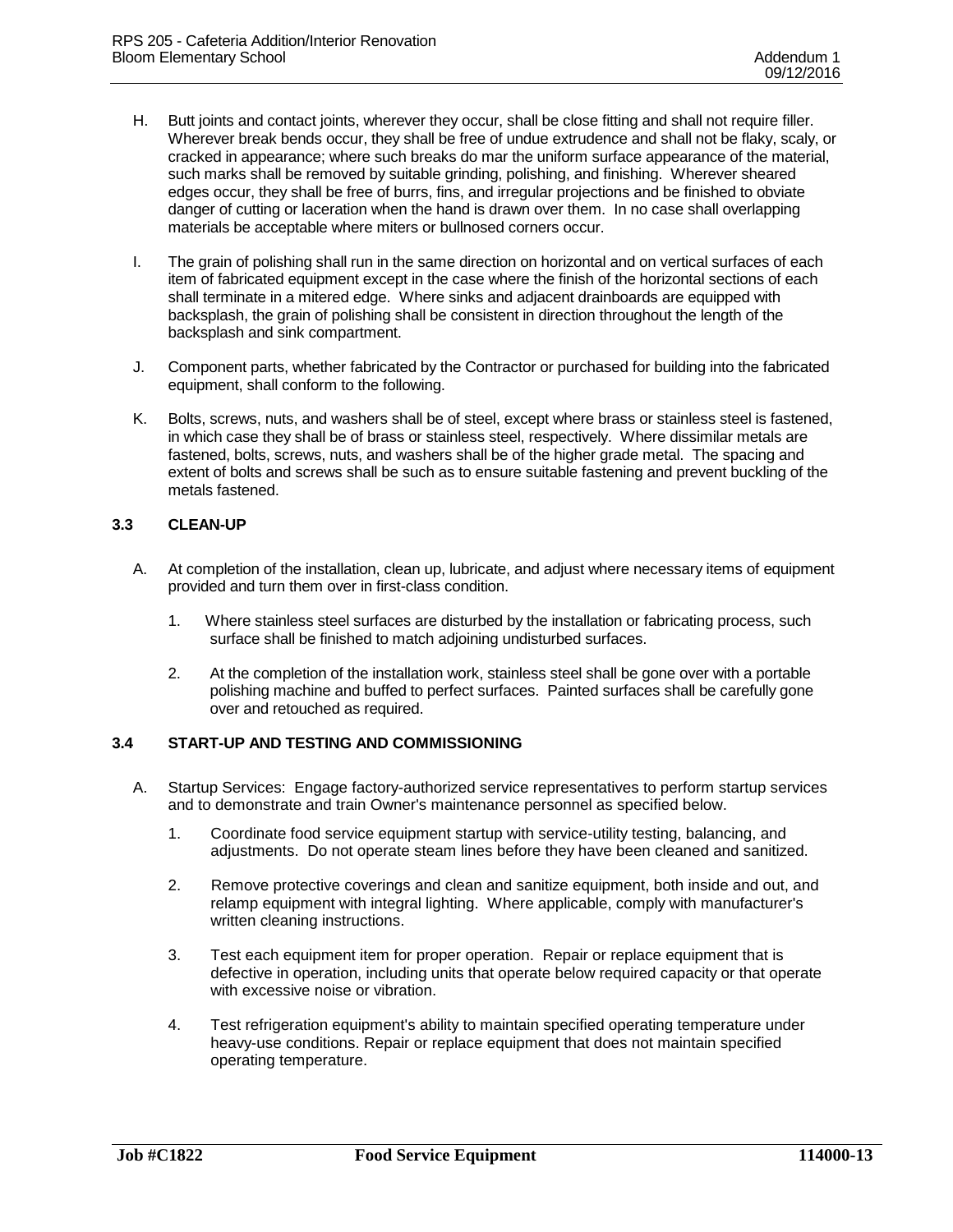- 5. Test and adjust controls and safeties. Replace damaged and malfunctioning controls and equipment.
- 6. Test motors and rotating equipment for proper rotation and lubricate moving parts according to manufacturer's written instructions.
- 7. Test water, drain, gas, steam, oil, refrigerant, and liquid-carrying components for leaks. Repair or replace leaking components.
- 8. Train Owner's maintenance personnel on procedures and schedules related to startup and shutdown, troubleshooting, servicing, and preventive maintenance for each food service equipment item.
- 9. Review data in the operation and maintenance manuals. Refer to Division 1 Section "Contract Closeout."
- 10. Review data in the operation and maintenance manuals. Refer to Division 1 Section "Operation and Maintenance Data."
- 11. Schedule training with Owner, through Architect, with at least 7 days' advance notice.

#### **3.5 SEISMIC RESTRAINTS**

- A. Install equipment in these contract documents according to the "SMACNA Guidelines for Seismic Restraint of Kitchen Equipment" in any State, province, or jurisdiction that has legislated this requirement as necessary for acceptance. This shall include:
	- 1. Identifying these items on his submittal drawings, Plans, Elevations, and Sections.
	- 2. Showing required SMACNA methods of restraint on his submittal drawings.
	- 3. Referencing the appropriate detail(s).
	- 4. Obtain regulatory approval for all seismic engineering details.
- B. If no SMACNA detail exists for a particular situation, prepare and obtain approval for a special attachment detail:
	- 1. Detail must be prepared by an engineer licensed by the State having jurisdiction over the project and accompanied by the supporting calculations used in the design.
	- 2. Verify that the restraint design is appropriate to the building's structural conditions and the surfaces to which the equipment will be secured.

### **PART 4 - ITEMIZED PRODUCT SPECIFICATIONS**

The design of the project is based on the following specified equipment. Furnish all equipment in compliance with these specifications. Substitutions, deviations, alternates or owner approved equals must be approved prior to submission for review. All costs associated with re-design, re-engineering and changes to the work shall be paid by the equipment supplier.

# **Bidding and Construction shall reference the specifications, the cut book is not an acceptable source.**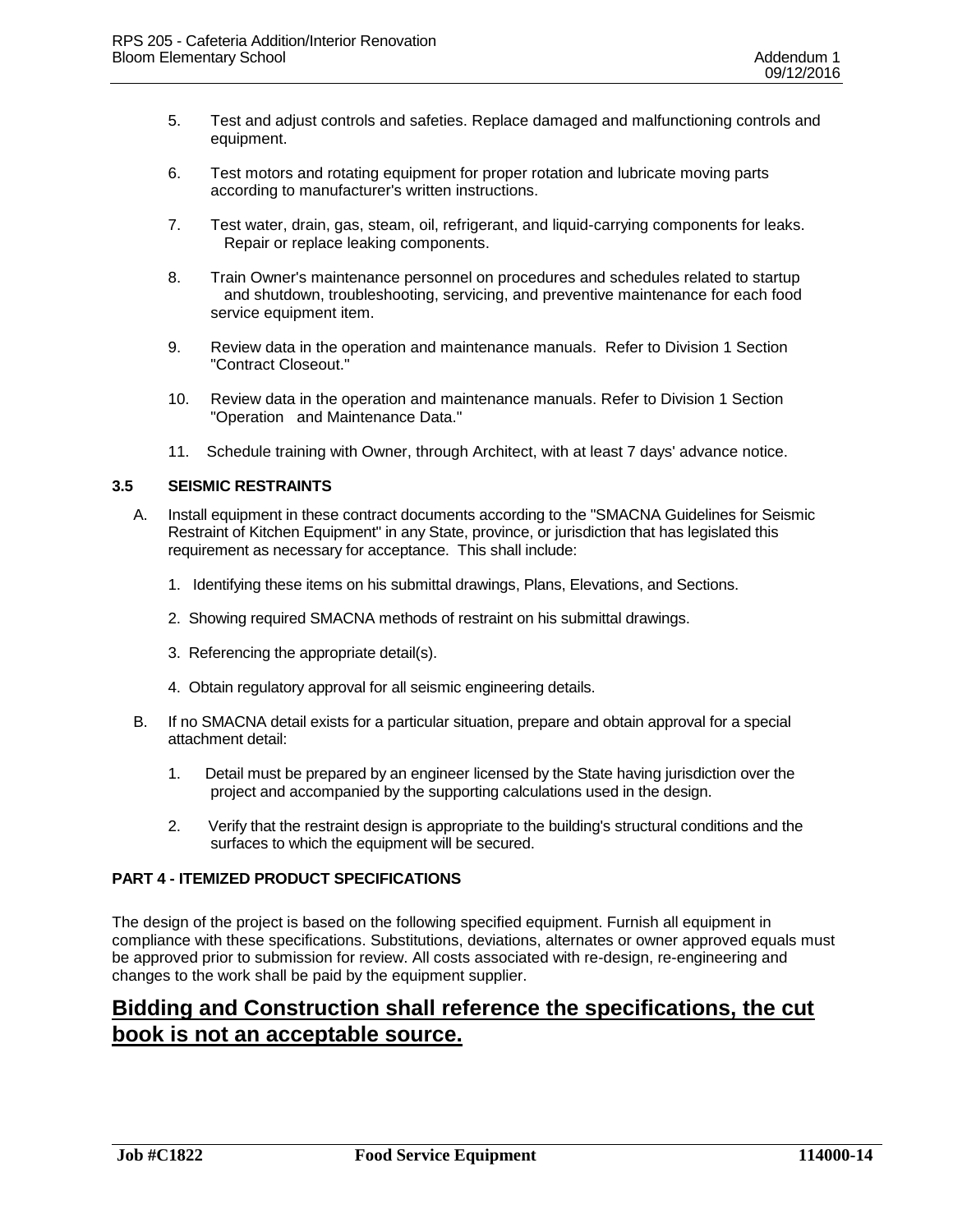# **Existing Equipment**

# **Per Front End Specifiactions Part 1, Section 1.1 work Includes**

**Coordinate and show sizes, utilities, and other requirements as determined by physical inspection for equipment noted as existing to be reused. Include costs for marking, removing, storing, cleaning, redelivering and installing such equipment. All requirements within the project manual apply to reused equipment except warranty as if contractor furnished including but not limited to code compliance and accessories necessary to conform with the new application.**

GC to review shop drawings, take delivery on site, inspect equipment, set up equipment and install equipment for all items listed below as purchased by RPS.

| ITEM #01      | PLASTIC SHELVING UNIT |  |
|---------------|-----------------------|--|
| Manufacturer: | Cambro                |  |
| Model:        | CSU                   |  |

Camshelving® Starter Unit, width and length x 64"H, 4 shelf, includes: solid bottom shelf, four posts, 2 sets of post connectors, traverses & vented shelf plates, speckled gray, NSF

# **PURCHASED BY RPS**

ITEM #02 DUNNAGE RACK

Manufacturer: Cambro

Model: DRS

S-Series Dunnage Rack, slotted top, 3000 lb. load capacity, 21"W x length per plan x 12"H, polypropylene, one-piece, seamless double wall construction, 4" square legs, speckled gray, NSF

# **PURCHASED BY RPS**

| ITEM #03 & 04 |                               | WALK-IN COOLER/FREEZER COMBINATION                                                                |
|---------------|-------------------------------|---------------------------------------------------------------------------------------------------|
| Manufacturer: |                               | Thermo Cool                                                                                       |
| Model:        |                               | Custom                                                                                            |
|               |                               | Size per plan x 8'-6"H (Overall includes freezer)                                                 |
|               |                               | Interior dimensions for cooler-9"W x 7'D                                                          |
|               |                               | 4" urethane insulation, minimum value R-25.                                                       |
|               |                               | NSF & UL approved construction                                                                    |
|               |                               | Interior vertical panels finished with stucco embossed .040 aluminum                              |
|               |                               | Interior ceiling panels to be smooth white aluminum finish                                        |
|               |                               | Unexposed exterior vertical and ceiling panels to be stucco embossed galvanized                   |
|               |                               | Exposed exterior vertical panels to be stucco embossed .040 aluminum                              |
|               |                               | Doors- 36"W x 76" high; three hinges; 48"H 1/8" thick aluminum tread plate inside and out; 14" x  |
|               |                               | 24" observation window. Provide inside safety release.                                            |
|               | Heated relief port in freezer |                                                                                                   |
|               |                               | Provide Modularm 75LC door for light and alarm control, shipped to factory to recess into panels. |
|               |                               | Conduit for wiring shall penetrate top of box and be exposed 6" high.                             |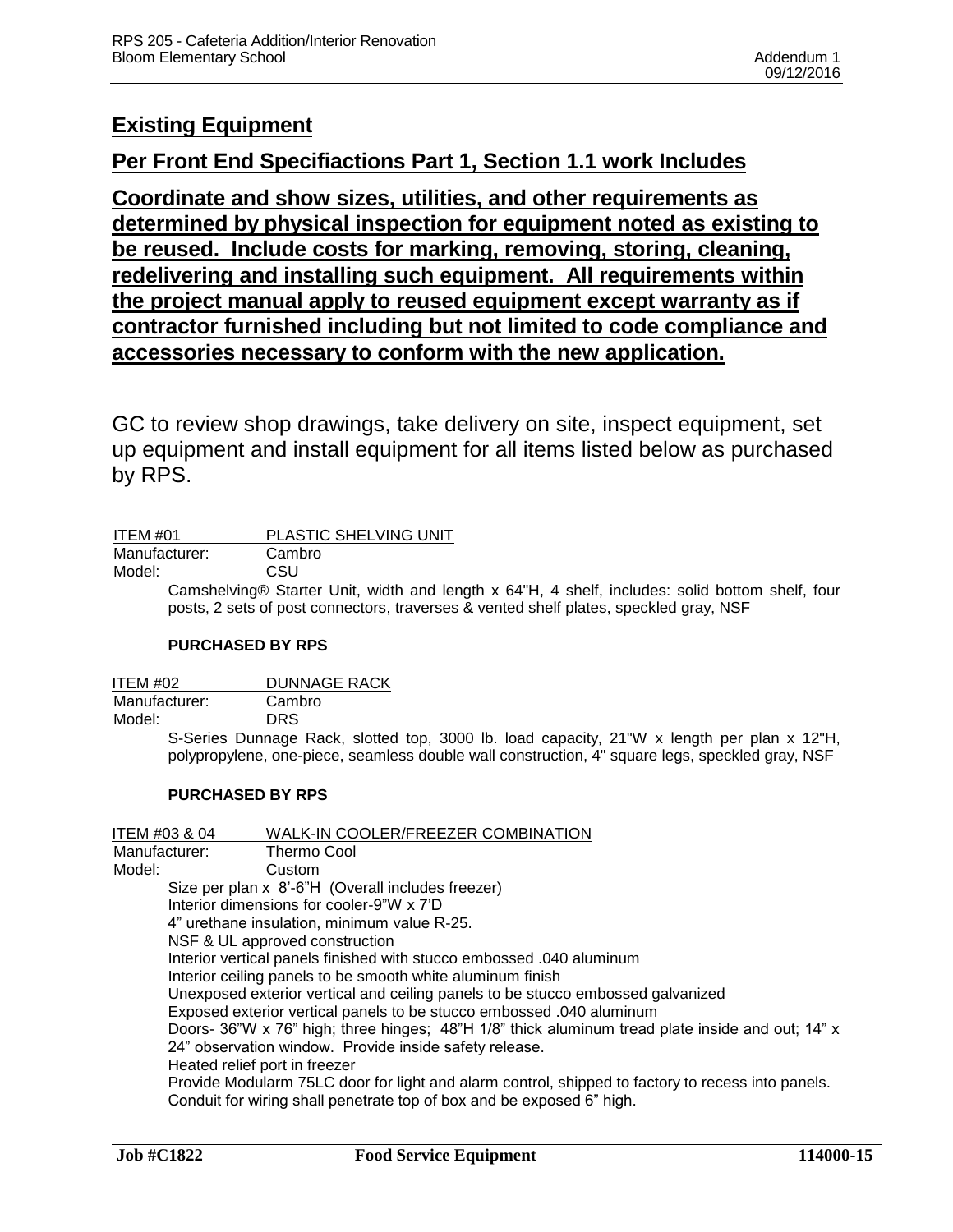Automatic door closer

1/8" thick aluminum tread plate for 48" high wainscoting exposed exterior.

(1) Extra LED light fixtures per compartment Lights shll have an efficacy of no less than 40 lumens per watt.

Floorless unit with screeds to sit on insulated floor by GC. See FS101SC for insulated floor details by GC.

Matching trim strips and enclosure panels as required to adjacent walls and ceiling.

\_\_\_\_\_\_\_\_\_\_\_\_\_\_\_\_\_\_\_\_\_\_\_\_\_\_\_\_\_\_\_\_\_\_\_\_\_\_\_\_\_\_\_\_\_\_\_\_\_\_\_\_\_\_\_\_\_\_\_\_\_\_\_\_\_\_\_\_\_\_\_\_\_\_\_\_\_

Provide roof mounted, complete refrigeration system. (verify location of system, air-cooled) Unit shall meet or exceed all 2009 Federal mandates.

Provide and install complete refrigeration systems--charged, started, and operating properly--including, but not limited to:

compressors, condensers, racks, coils, vibration eliminators, sight glasses (moisture indicating type), expansion valves, filters, oil separators, thermostats, defrost time clocks, all controls and control wiring, liquid line driers, piping, and refrigeration grade copper tubing with all sweat joints using Safety-Silv No. 1200 or approved equal silver solder (with as few joints as possible)

Where specifications call for pre-piped lines (i.e., from a fixture to a valve compartment, etc.), provide such work in strict conformance with other sections of the specifications which set forth standards for this type of work or in conformity with the requirements of the ASHRAE Standards or local authorities, whichever is the greater.

Refrigeration equipment shall be designed and installed to maintain the following general temperatures unless otherwise specified.

| a. Walk-In Refrigerators | 1.7°C / 35°F    |
|--------------------------|-----------------|
| b. Walk-In Freezers      | -23.3°C / -10°F |

Provide electrical and refrigeration components needed by the completed system and complete all refrigeration and control connections of and to said components.

Provide evaporator coil defrost system on all walk-in refrigerator and freezer rooms where the refrigeration systems are designed to operate at room temperature of less than 35°F (1.7°C).

Verify the requirements of and provide any or all additional refrigeration specialty(s) or component(s) required or recommended by the manufacturer for proper operation under the specific operating conditions and location of each system specified.

Orbus controller with variable speed EC motor(s) to be factory mounted and tested, located on condensing unit.

Verify the requirements of and provide any or all additional refrigeration specialty(s) or component(s) required or recommended by the manufacturer for proper operation under the specific operating conditions and location of each system specified.

Verify and provide manufacturer's certification (or certification by manufacturer's authorized agent) that the equipment selection hereinafter specified for each refrigeration system is properly sized and shall meet the operating requirements set forth for each system regarding maintaining specified operating temperature, hours of compressor running time, and system pressures and velocities as recommended by the equipment manufacturer(s).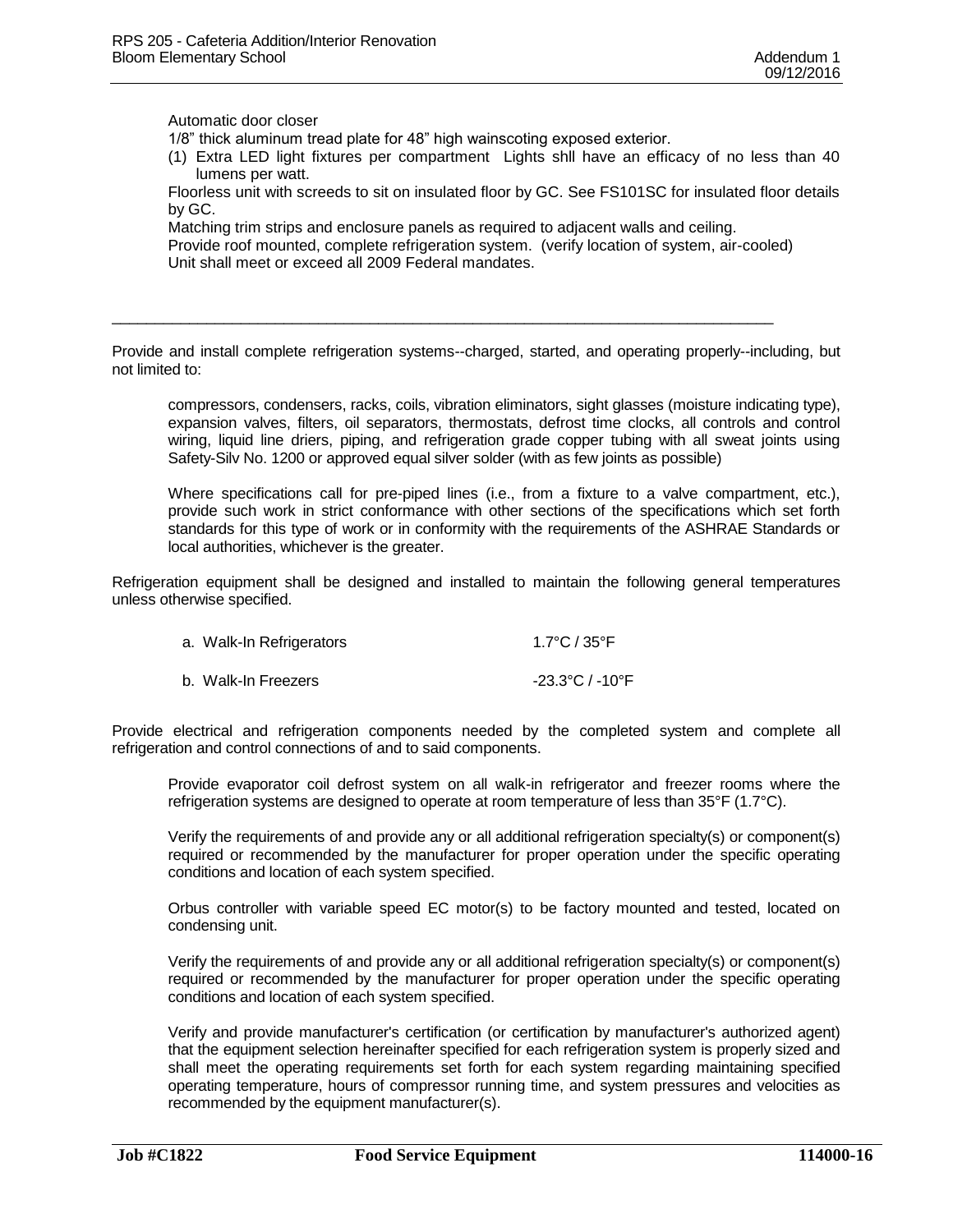During check-out and initial operation, verify that:

- a. Controls are properly adjusted.
- b. Condensers are equipped with an overload protector.
- c. A competent service mechanic is on site during the first eight (8) hours of operation.
- d. Switches, starters, and controls are identified as to function.

Unless otherwise specified, furnish thermometers for walk-in units mounted above the exterior entrance door with suitable length armored capillary tubes to allow the sensing bulbs to be installed in the incoming air stream to the blower coil with runs fastened to the walk-in walls to prevent it from damage. This identical requirement applies to alarm systems when specified.

#### **See Appendix for floor details**

ITEM #03.1 EVAPORATOR COIL-COOLER Manufacturer: Thermo Cool Model: Custom Included in item # 03

| <b>ITEM #03.2</b>        | COMPRESSOR-COOLER-OUTDOOR ROOF MOUNT |
|--------------------------|--------------------------------------|
| Manufacturer:            | Thermo Cool                          |
| Model:                   | Custom                               |
| Included with item $#03$ |                                      |

ITEM #04.1 EVAPORATOR COIL -FREEZER Manufacturer: Thermo Cool Model: Custom Included in item # 04

ITEM #04.2 COMPRESSOR - FREEZER-OUTDOOR ROOF MOUNT Manufacturer: Thermo Cool Model: Custom Included in item # 04

#### ITEM #05 DESK

NIKEC - This is not in the kitchen equipment contract and is shown here for informational purposes only. General Contractor to confirm all required utilities are provided

#### ITEM #06 FILE CABINET

NIKEC - This is not in the kitchen equipment contract and is shown here for informational purposes only. General Contractor to confirm all required utilities are provided

ITEM #07 HAND SINK Manufacturer: Eagle Group or equal by Advance Tabco, Nationwide, or Universal Stainless or IEI Model: HSA-10-1FK Hand Sink, wall mount, 13-1/2"Wide x 9-3/4" front-to-back x 6-3/4" deep bowl, 304 stainless steel construction, splash mounted faucet, single knee pedal, skirt, basket drain, deep-drawn seamless design-positive drain, inverted "V" edge, NSF Right and Left end splash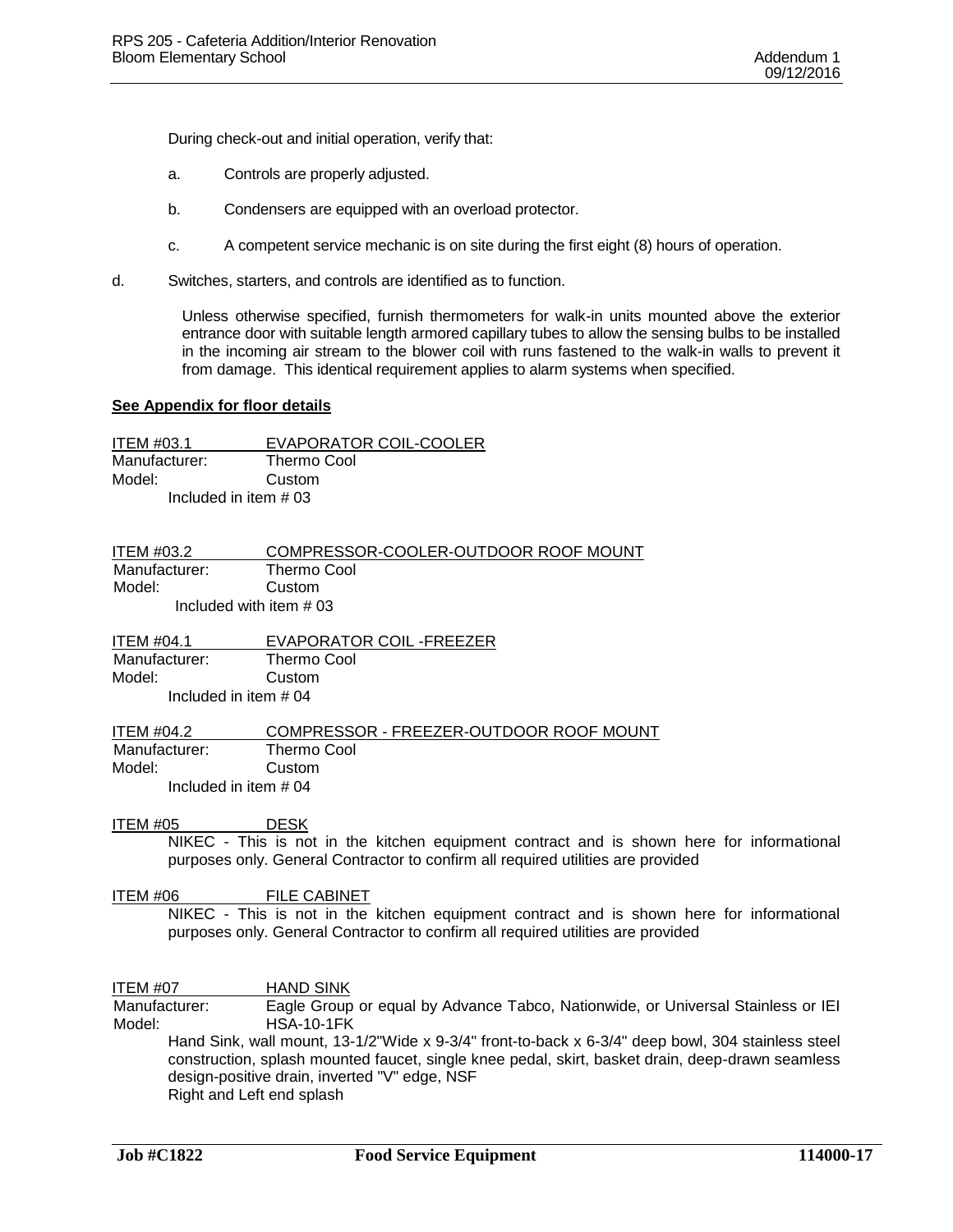Faucet/Drain – shipped loose to plumber to install on site. Soap & paper towel dispensers provided by Owner to be installed by KEC

#### **PURCHASED BY RPS**

ITEM #08 PREP REFRIGERATOR Manufacturer: Continental Model: **UC27** Under counter Refrigerator, 27 11/16" wide, one-section, stainless steel top, (1) field rehingable door, stainless steel front, aluminum sides & interior, 3 5/8" casters, rear mounted self-contained refrigeration, 1/5 hp

#### **PURCHASED BY RPS**

ITEM #09 SOILED DISHTABLE Manufacturer: Eagle Group or equal by Advance Tabco, Nationwide, or Universal Stainless or IEI Model: SDTR-36-14/3 Soiled Dishtable, straight design, 36"W x 30"D x 43-1/2"H, right-to-left operation, 14/304 stainless steel top, 8"H backsplash, stainless steel hat channels, 20" x 20" x 5" deep pre-rinse sink with basket drain, (1) set of splash mounted faucet holes for pre-rinse, NO scrap block, raised rolled edges on front & side, stainless steel legs & side bracing, adjustable feet, NSF All welded construction No Disposer in sink

#### **Heavy gauge 304 undershelf**

ITEM #10-11 SPARE NUMBER

ITEM #12 PRE-RINSE-SPLASH/WALL MOUNT Manufacturer: Fisher<br>Model: 2210-V 2210-WB

> Pre-Rinse Assembly, 8" adjustable centers, wall-mounted mixing valve, with spring action flexible gooseneck, with spray head (1.15 gallons per minute @ 60 PSI), with wall bracket. Shipped loose to plumber to install on site

#### **PURCHASED BY RPS**

ITEM #13 DISHWASHER, DOOR TYPE-CORNER Manufacturer: Hobart<br>Model: AM15VI AM15VLT-2 Ventless Door Type Dishwasher, Energy Recovery, tall chamber, hot water sanitize, internal condensing system, 40 racks/hr, corner, solid-state controls with digital status, booster heater, electric tank heat, auto-fill, stainless steel tank, doors & feet, ENERGY STAR®

Single point electrical connect AM15 kit 3 phase booster

Two extra (2) Combination rack Two extra (2) 6 pan rack

ITEM #14 CLEAN DISHTABLE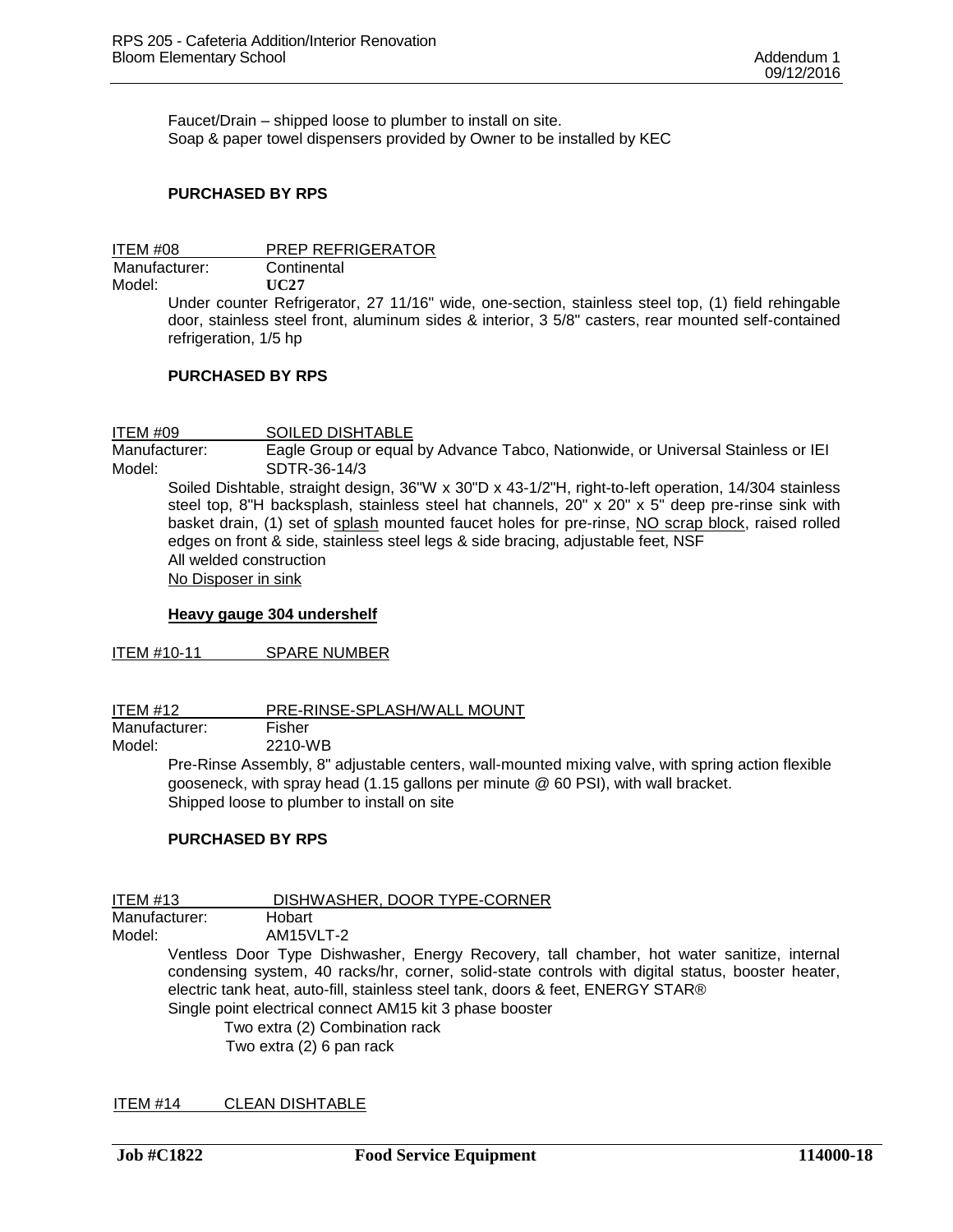Manufacturer: Eagle Group or equal by Advance Tabco, Nationwide, or Universal Stainless or IEI Model: CDTR-48-14/3

Clean Dishtable, straight design, 48"W x 30"D x 43-1/2"H, right-to-left operation, 14/304 stainless steel top, 8"H backsplash, stainless steel hat channels, raised rolled edges on front & side, stainless steel legs & crossbracing, adjustable metal feet, NSF

All welded construction

#### **Heavy gauge 304 undershelf**

#### **PURCHASED BY RPS**

ITEM #15 SHELVING, WALL-MOUNTED

Manufacturer: Eagle Group or equal by Advance Tabco, Nationwide, or Universal Stainless or IEI Model: WS1236-14/3

Wall Shelf, 12" x 36" 14/304 stainless steel, 1 1/2" roll on front, 1 1/2" upturn on rear & ends, stainless steel mounting brackets stud welded to shelf, NSF

#### **PURCHASED BY RPS**

ITEM #16 THREE (3) COMPARTMENT SINK

Manufacturer: Eagle Group or equal by Advance Tabco, Nationwide, or Universal Stainless or IEI Model: FN2860-3-24-14/3

Sink, three compartment, stainless steel, with 24" left & right-hand drainboards, 28" front-to-back x 20"W compartment, 14"D, with 10"H splash, stainless steel open frame base, boxed crossrails, 2 set of faucet holes, 34" high, 14/304 stainless steel, NSF S/S Bullet feet All welded construction

#### **PURCHASED BY RPS**

ITEM #17 FAUCET

Manufacturer: Fisher

Model: 13277

Faucet, wall/backsplash mount, 8" C.C., 14" long swing spout, 1/2" inlets Shipped loose to plumber to install on site

#### **PURCHASED BY RPS**

ITEM #18 LEVER WASTE Manufacturer: Fisher Model: 22322 DrainKing Waste Valve, flat strainer, overflow body, 14 x 16 tube & elbow, 12 GPM drain rate, cast red brass body Shipped loose to plumber to install on site

#### **PURCHASED BY RPS**

ITEM #19 SPARE NUMBER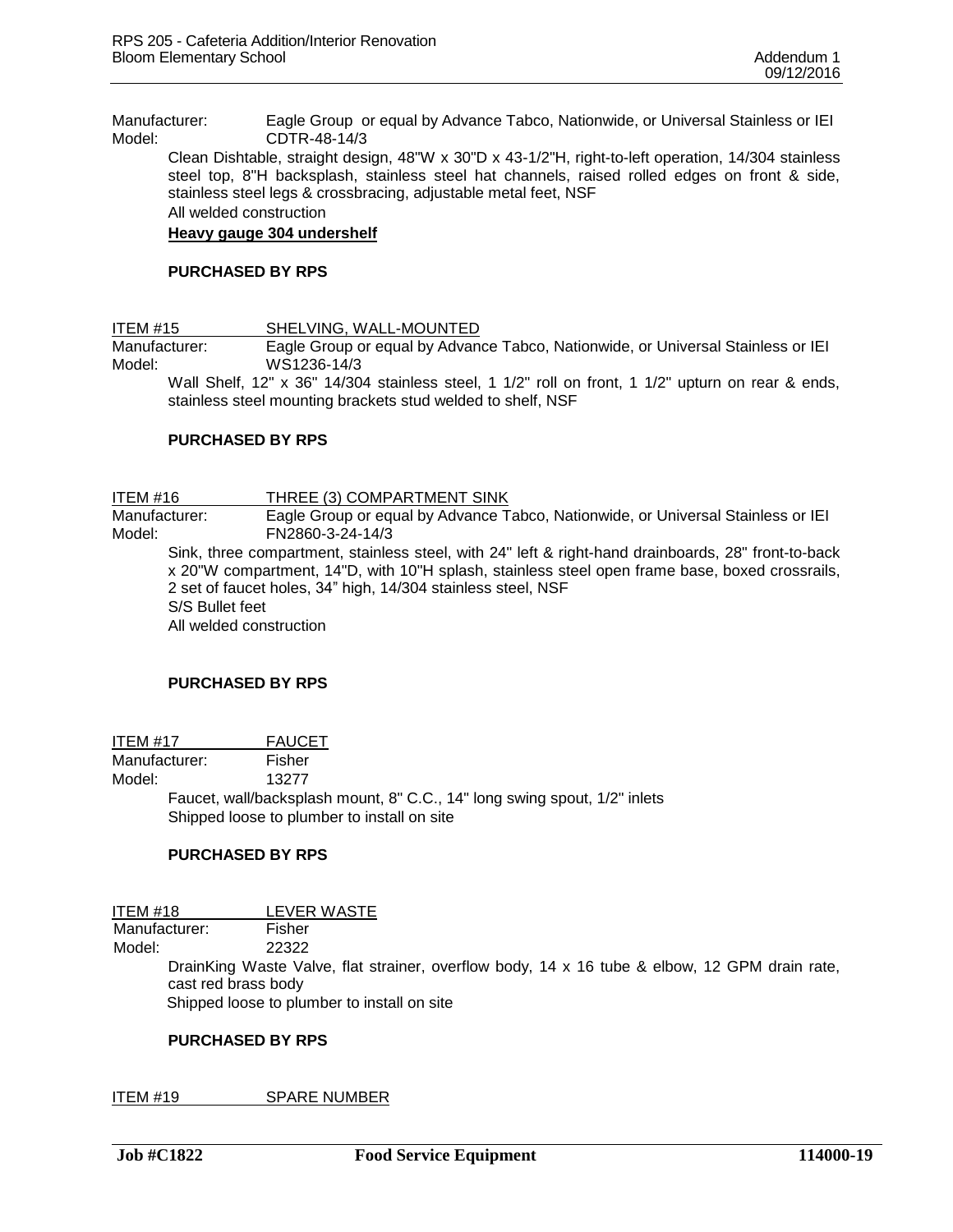ITEM #20 SHELVING, WALL-MOUNTED Manufacturer: Eagle Group or equal by Advance Tabco, Nationwide, or Universal Stainless or IEI Model: WS12114-14/3

Wall Shelf, 12" x 114" 14/304 stainless steel, 1 1/2" roll on front, 1 1/2" upturn on rear & ends, stainless steel mounting brackets stud welded to shelf, NSF

#### **PURCHASED BY RPS**

ITEM #21 TABLE, PREP /SINK

Manufacturer: Eagle Group or equal by Advance Tabco, Nationwide, or Universal Stainless or IEI Model: SMPT3090

Marine Prep Table, 90"W x 30"D x 34" H, 14/304 stainless steel top with box marine edge, (2) 24" x 18" x 12" sink bowls, splash mount T&S faucet on 8" centers, 10" high backsplash, 1/2" thick poly cutting board with set of slides welded to outside of unit, NSF approved drawer, gusset with Uni-Lok® design, heavy gauge 304 undershelf, 1-5/8" dia. stainless steel feet with flanged adiustable feet. NSF

All welded construction

ITEM #22 SHELVING, WALL-MOUNTED

Manufacturer: Eagle Group or equal by Advance Tabco, Nationwide, or Universal Stainless or IEI<br>Model: WS1290-14/3 WS1290-14/3

Wall Shelf, 12" x 90" 14/304 stainless steel, 1 1/2" roll on front, 1 1/2" upturn on rear & ends, stainless steel mounting brackets stud welded to shelf, NSF

#### **PURCHASED BY RPS**

ITEM #23-25 SPARE NUMBER

ITEM #26 EXHAUST HOOD

Manufacturer: Captive Air, Streivor, Halton

Model: EXHAUST HOOD

12'-0"L x 60"D plus fire cabinet on end per plan

See plans for location and placement of item with reference to adjoining equipment. Furnish and install per Manufacturer's standard specifications and the following:

Install in the location as shown on drawings. It is the responsibility of the Installer to verify all clearances and stand offs from the hood to limited combustibles and/or combustibles. Hood must be installed in accordance with the Manufacturer's specifications. Canopy Hoods to be installed a minimum of 78in. off finished floor and level. ADA requires 80in. minimum off above the finished floor.

Hood to be U.L. listed #710, N.S.F. approved and built in compliance to the prevailing NFPA Standard #96.

The Hood assembly to be size and shape per the drawings with 3in stand off in the back. The hood (exposed and unexposed) shall be fabricated from Type 201 18 gauge stainless steel or heavier. All exposed surfaces to be fabricated from Type 201 stainless steel with a #4 finish. All exposed welds to be ground smooth and polished to a #4 finish.

Exhaust airflow volume and static pressure at the duct collar(s) shall not exceed those shown on the drawings.

Stainless steel matching enclosure panels from the top of the Hood to the finished ceiling to be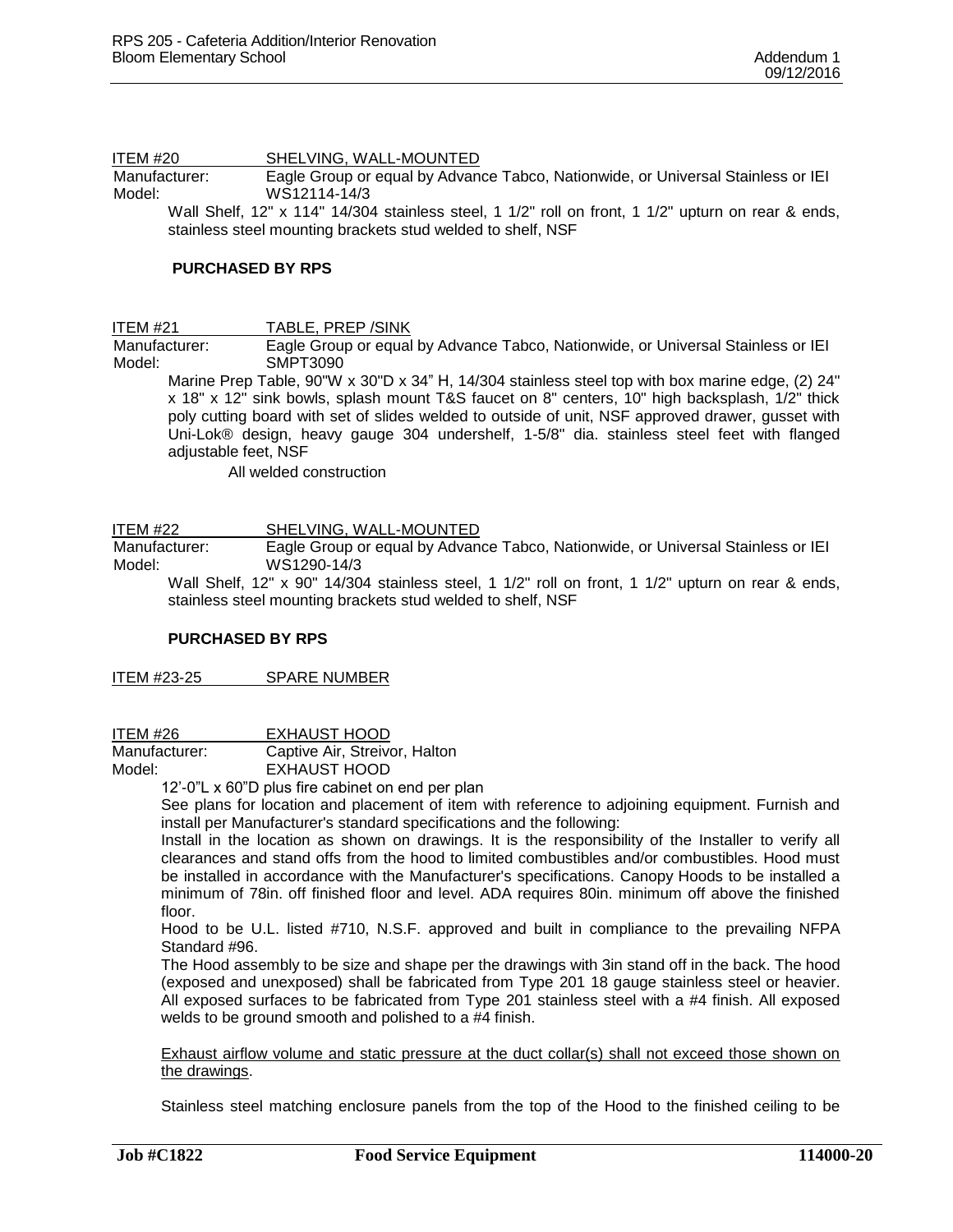furnished by KEC. (Verify ceiling height with plan.)

KEC shall provide 20 gauge stainless steel wall sheathing to extend from the top of the floor base to the bottom of the rear edge of the hood, the full length of the hood and extending to the side walls where so installed. Sheathing shall be maximum practical size and trimmed with Component Hardware joining and end strips. Pre-cut holes for utilities to minimize field cutting. All holes to be trimmed with chrome-plated escutcheon plates. Finish to match exhaust hood.

See FS101H for additional details

| <b>ITEM #27</b> | <b>FIRE SUPRESSION SYSTEM</b> |
|-----------------|-------------------------------|
| Manufacturer:   | Ansul Fire Protection         |
| Model:          | R <sub>102</sub>              |

Furnish and install a complete, fully operational wet chemical automatic fire extinguishing system to provide surface, duct and plenum protection in conformance with NFPA-96 and local code requirements. All exposed components shall be chrome plated. Field installation of system shall done by a trained and authorized distributor. No exposed piping is acceptable with the exception of appliance drops (if applicable). Appliance drops shall be chrome-plated or stainless steel. Furnish mechanical gas shut-off valves (verify size) and provide to Plumber on site for installation. Located in cabinet on left of exhaust hood, Item #26.

System shall be complete in all respects, including remote manual activation device, mechanical gas solenoid valve, and provision for connection to a remote notification device.

ITEM #29 COMBI OVEN

Manufacturer: Alto-Shaam

Model: CTP7-20G

Combitherm® CT PROformance™ Combi Oven/Steamer, gas, boiler-free, countertop, (7) 18" x 26" full size sheet or (14) 12" x 20" full size hotel pan (1/1 GN) capacity, PROtouch control with steam/convection/combi and retherm cooking modes, programmable cool-down, SafeVent™ steam venting, single point removable probe, CombiClean PLUS™ with (5) cleaning levels, (2) side racks with (7) non-tilt support rails, CoolTouch3™ glass window, door hinged right, high efficiency LED lighting, stainless steel construction, adjustable stainless steel legs, 98,000 BTU, EcoSmart®, cULus, CE, UL ANSI/NSF 4, IP X5, Gastec, ENERGY STAR®

Dormont Quick Disconnect Kit, for all gas ovens

Dormont Quick Disconnect kit for water connection Mobile stand for single unit

#### **PURCHASED BY RPS**

| ITEM 29.1     | <b>WATER FILTER</b>    |
|---------------|------------------------|
| Manufacturer: | Dormont Manufacturing  |
| Model:        | Dormont QTSTMMAX-4L-1M |

Watts Hydro-Safe® QT Steam Max Filtration System, five-stage filtration system, 4.5 gpm (3) 0.5 micron carbon block filter, 5 micron sediment pre-filter reduces scale, sand, silt, sediment, rust, chlorine taste and odor, remote filter housing with OneFlow scale control, 66,000 gallons (2) 1/2" NPT brass ball valves, flush kit, polypropylene filter housing mounted on powder coated steel bracket, inlet and outlet pressure gauges

For use w/ item #29. Shipped loose to plumber to install on site.

#### **PURCHASED BY RPS**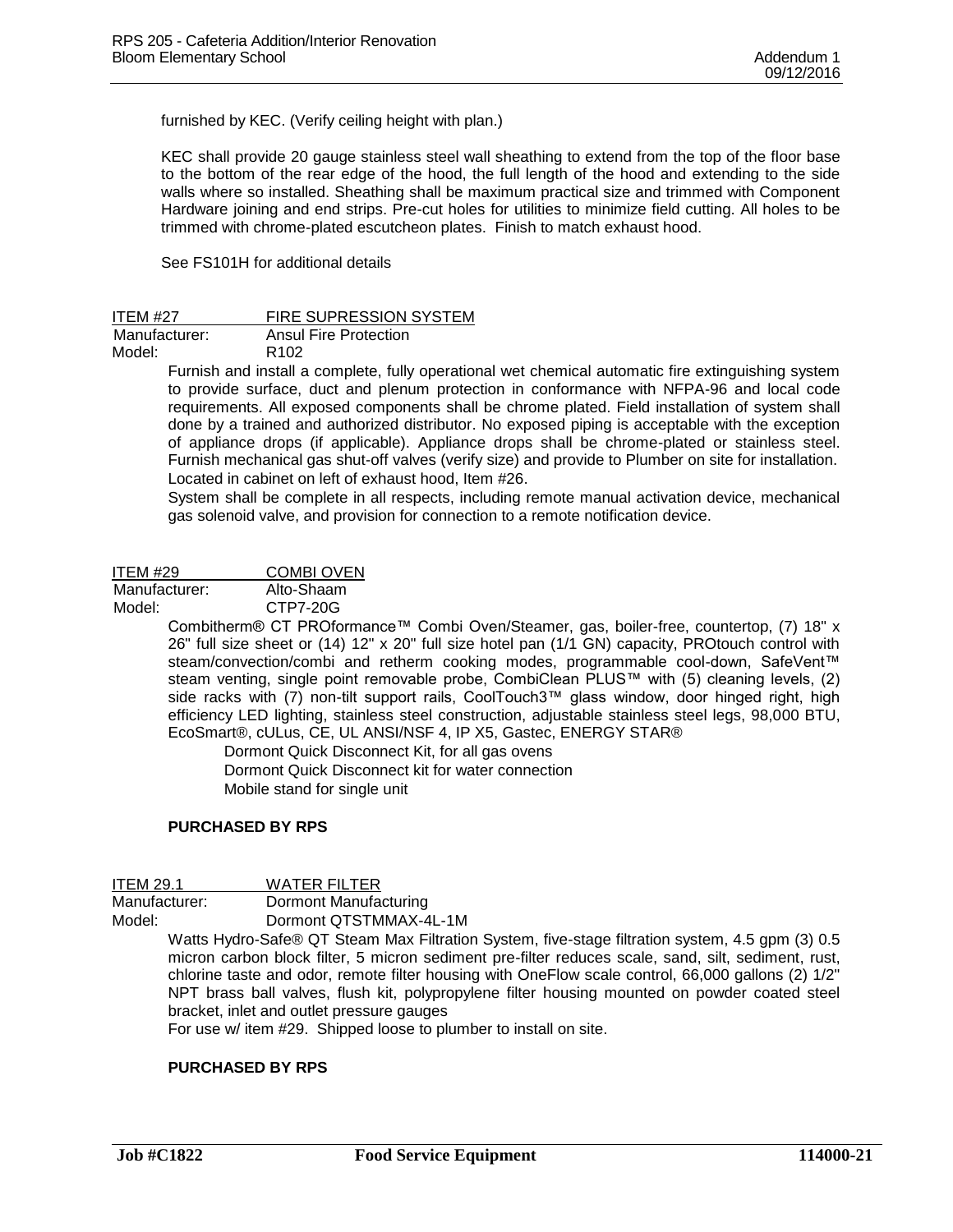| TILTING SKILLET, GAS<br>ITEM #30 |
|----------------------------------|
|----------------------------------|

Manufacturer: Cleveland Range

Model: SGL30TR

DuraPan™ Tilting Skillet, gas, 30-gallon capacity, modular open base, standard with electric tilt mechanism, stainless steel construction, includes spring-assisted cover, gallon markings and electronic spark ignition, food strainer, stainless steel level adjustable feet, CE, NSF

Double Pantry Faucet with, 3/4" swing spout & bracket

48" flexible gas hose, with quick disconnect & restraining device

#### **PURCHASED BY RPS**

ITEM #31 CONVECTION OVEN

Manufacturer: Blodgett Oven Model: DFG100XCEL SINGLE

> Xcel Convection Oven, gas, single-deck, standard depth, capacity (5) 18" x 26" pans per compartment, 2-speed fan, porcelain interior liner with coved corners, EZ slide rack, porcelain crumb tray, interior lights, stainless steel front, sides & top, glass doors with removable interior glass windows, flue connector, 80,000 BTU , cETL, NSF

> > Mobile stand for single unit 48" flexible gas hose, with quick disconnect & restraining device

#### **PURCHASED BY RPS**

ITEM #32 FLOOR TROUGH NIKEC, by owner GC to install

ITEM #33 MOBILE WORK TABLE

Manufacturer: Eagle Group or equal by Advance Tabco, Nationwide, or Universal Stainless or IEI Model: T3060SE

Work Table, 30"W x 60"D x 34"H, 14/304 stainless steel top with square turndown ends, Uni-Lok® gusset system, 18 gauge stainless steel undershelf, (4) 1-5/8" diameter heavy gauge stainless steel legs, NSF

Square edge table, front and/or rear, per table

All welded construction

Table Casters, 5" diameter, set of (4), (2) swivel & (2) braked, 250 lb weight capacity per caster, poly cart washable with polymer tread

**Drawer Assembly, 20" x 20" x 5", 430 type stainless steel, removable drawer pan, hemmed safety pull handle**

**Provide one (1) mobile table with Pot Rack, table mount, 52"W x 20"D, triplebar design with tubular table supports, constructed of 3/16" x 2" stainless steel flat bar, includes (15) double-pronged pot hooks, for 60"W table, NSF welded to table**

#### **PURCHASED BY RPS**

ITEM #34 HEATED CABINET, MOBILE<br>Manufacturer: Food Warming Equip Food Warming Equip

Model: PHTT-12

Clymate IQ™ Heated Cabinet, mobile, insulated, humidified holding system, oversized water reservoir, top mounted circulating heat system with recessed controls, (12) pair universal stainless steel tray slides 4.5" OC, (12) 18x26x4-1/2 in. pans, stainless steel construction, push-pull air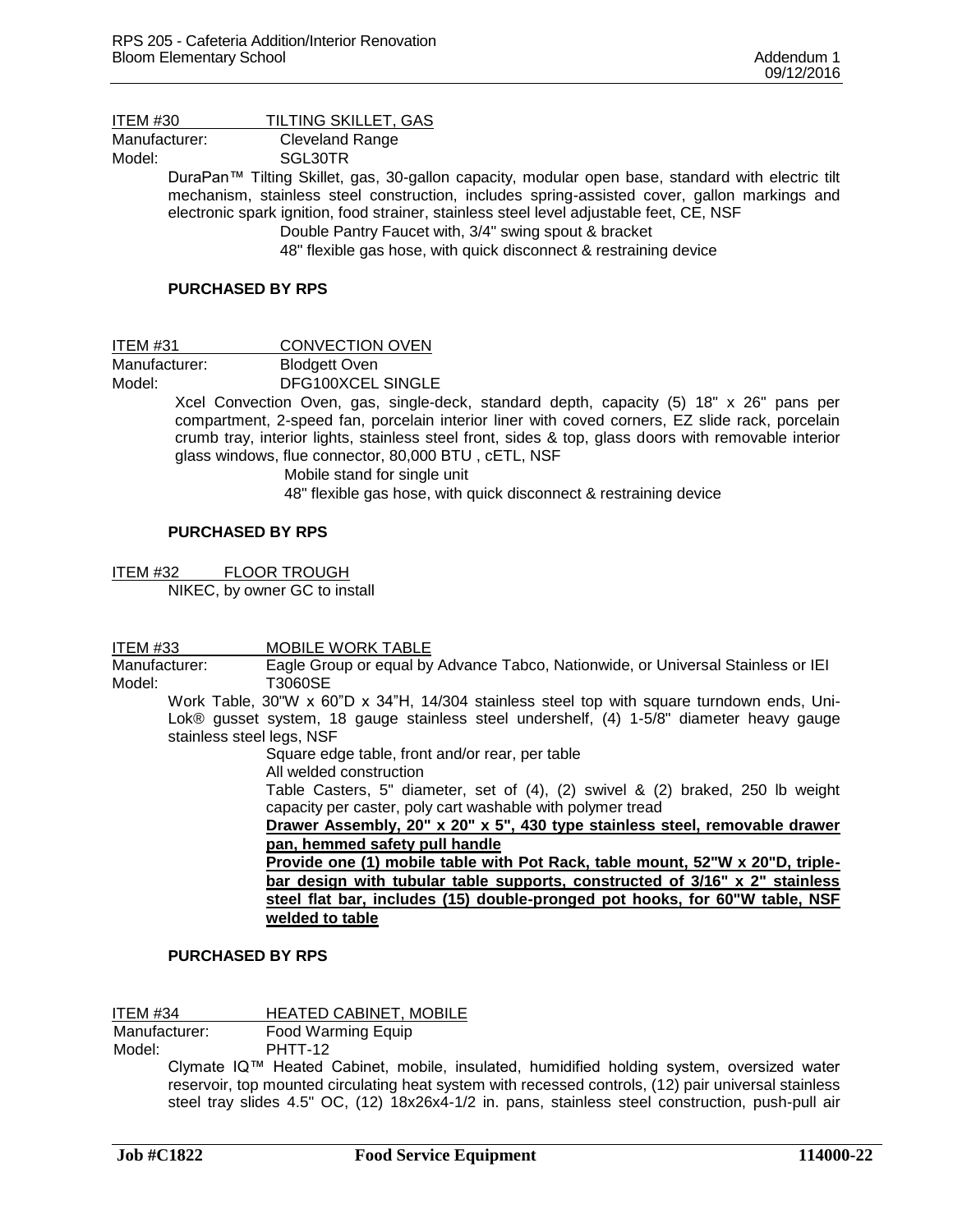distribution system

5" Caster standard: EZ Roll Heavy Duty Poly, (2) rigid, (2) swivel with brakes

#### **PURCHASED BY RPS**

ITEM #35 FRONT COUNTER Manufacturer: Eagle Group or equal by Advance Tabco, Nationwide, or Universal Stainless or IEI Model: Stainless steel

Length per plan x 42"D. Top 14 gauge, 304 stainless steel. 16 ga, Type 304. s/s legs with bullet feet. Constructed in accordance with the front end specifications and drawings. Provide cut-outs for drop-in equipment per plan, food shield and POS cords/cables. Provide hat channel support for drop-in equipment. Provide apron on kitchen side and mount controls. **Provide 11 3/4" clearance in front of food shield posts.** Coordinate overhead door location so it does not interfere with food shield and drop in equipment.

All welded construction.

**Front counter depth based on 6" knee wall depth. Verify knee wall prior to fabrication.** 

#### **See FS101SC for details**

#### ITEM #35.1 FOOD SHIELD

Manufacturer: BSI

Model: DECO-250-N

Overall length 8'-7"- Two (2) segments per plan

Overall Height 14"

Through counter mount.

1/2" tempered glass front and top and side panels, 1-" stainless steel square tubing uprights, narrow mounting flange, NSF, ETL-Brushed stainless

Post placement- First set to second set- 50" o.c. Second set to third set- 50" O.C.

Coordinate with counter manufacturer for correct placement of post holes.

It is the responsibility of the KEC to verify all codes (NSF) are meet when placing and installing the food shield.

#### **See FS101F for details**

ITEM #36 DROP-IN HOT WELLS

Manufacturer: Vollrath

Model: 36404

3-well hot modular drop-in with infinite controls & standard drains, 18/8 stainless steel, drip-free flange, ind drain shutoffs, 6-3/8" deep wells operate moist or dry, dial controls, 625W per well, 120v/60/1-ph, 15.6 amps, NEMA 5-20P, OA 41-1/2"x26", cutout 40-3/4"x25-1/4", 7/8" corner radius

Manifold drain lines in field, separate drain shut-off per well Cord/Plug- no hard wire connection

ITEM #37 DROP-IN HOT/COLD WELLS

Manufacturer: Vollrath

Model: 3667201

Hot/Cold Drop-In Unit, top mount, (2) pan, remote mountable panel with on-off switch, hot/cold toggle with indictor lights for hot or cold, thermostatic temperature rotary knob control in hot mode, preset cold control, automatic manifold drain, 300 series stainless well & flange, galvanized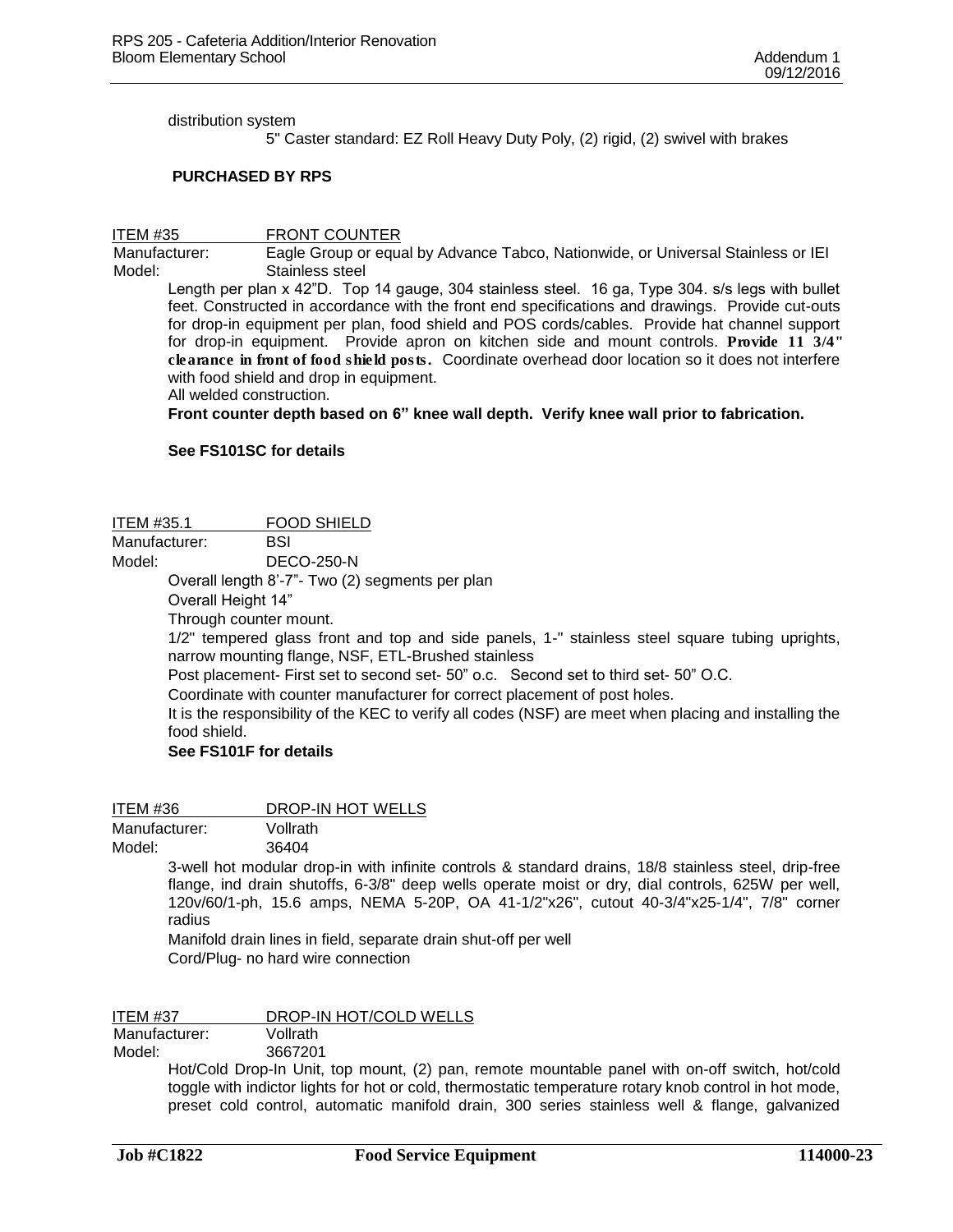wrapper, 625watts per well, 12amp, 120v, 5-20P, cULus, NSF, NSF7, Made in U.S.A. Cord/Plug- no hard wire connection Wells work independent hot/cold Manifold drain lines in field; separate drain shut offs per well

#### ITEM #38 MILK COOLER-EXISTING/PROVIDED BY VENDOR

NIKEC - This is not in the kitchen equipment contract and is shown here for informational purposes only. General Contractor to confirm all required utilities are provided

#### ITEM #39 POS

NIKEC - This is not in the kitchen equipment contract and is shown here for informational purposes only. General Contractor to confirm all required utilities are provided

ITEM #40 MOBILE WORK TABLE Manufacturer: Eagle Group or equal by Advance Tabco, Nationwide, or Universal Stainless or IEI Model: T2436SE

Work Table, 36"W x 24"D x 34"H, 14/304 stainless steel top with square turndown ends, Uni-Lok® gusset system, 18 gauge stainless steel undershelf, (4) 1-5/8" diameter heavy gauge stainless steel legs, NSF Square edge table, front and/or rear, per table

All welded construction

Table Casters, 5" diameter, set of (4), (2) swivel & (2) braked, 250 lb weight capacity per caster, poly cart washable with polymer tread

### **PURCHASED BY RPS**

ITEM #41 REFRIGERATED SELF-SERVE CASE Manufacturer: Structural Concepts Model: CO35R Oasis® Self-Service Refrigerated Open Air Screen Case, 36-1/4"L, 61-5/8"H, Breeze-E (Type II)

with EnergyWise self-contained refrigeration system, (2) non-lit adjustable metal shelves, top light, black interior, (2) full end panels, 4"D removable wall spacer brackets. 6' Power cord, exit at base, standard

Left and Right end panels: Full with mirrored interior, vinyl edging, standard Base Support: Seismic Levelers Back Panel: Solid rear swinging doors with lock Exterior: Stainless steel Roll-down security cover, locking Coordinate wall opening to ensure fit. Wall opening should be within 1"-2" of overall size necessary on top and sides.

#### **Provide means to secure unit in place, so as unit cannot be moved. Method must ensure floor under unit can be easily cleaned.**

**ITEM #42 MOBILE WORK TABLE Manufacturer: Eagle Group or equal by Advance Tabco, Nationwide, or Universal Stainless or IEI Model: T1236SE Work Table, 36"W x 12"D x 25"H, 14/300 series stainless steel top, square edge on front &**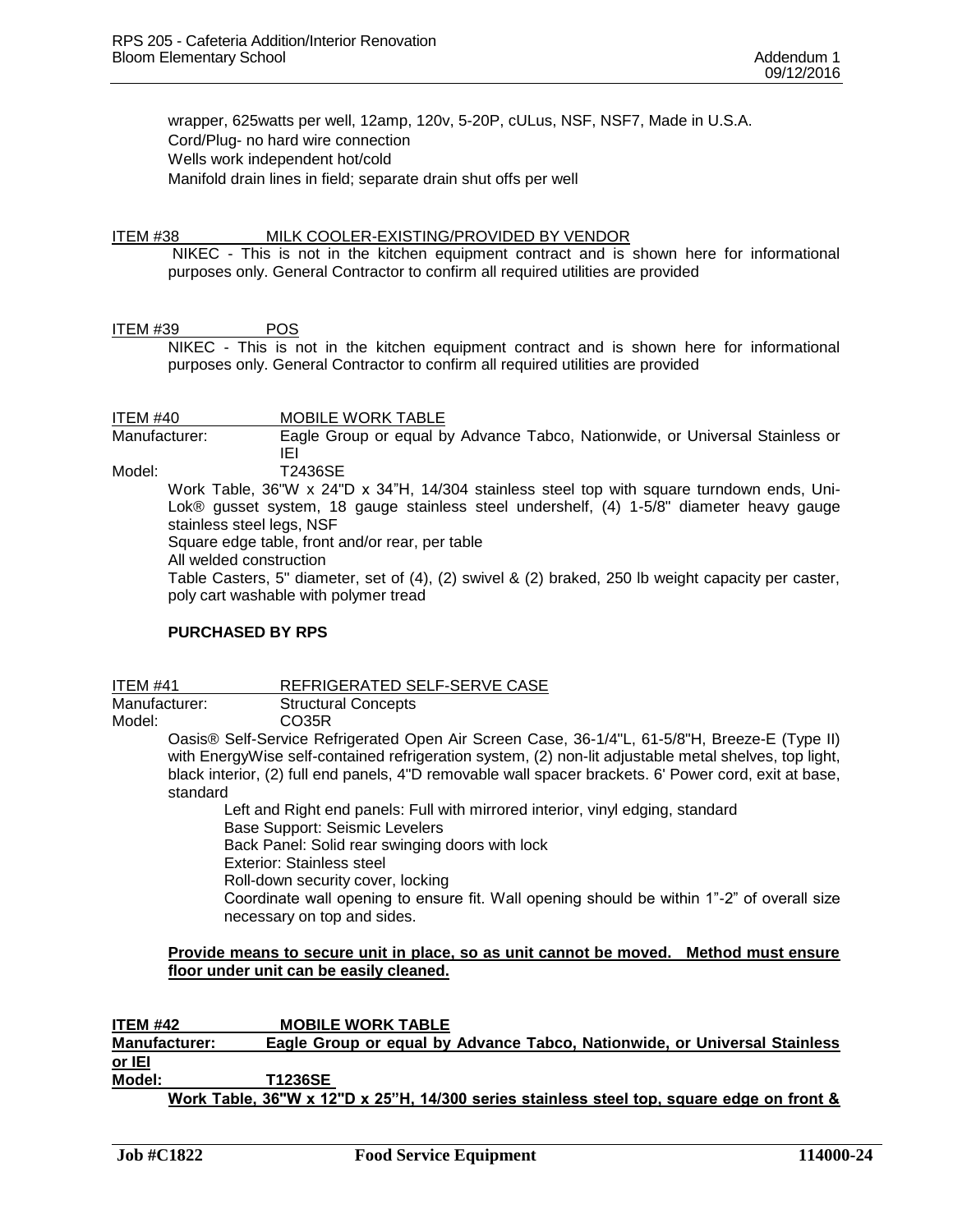### **back, adjustable 18/300 series stainless steel undershelf with marine edge, Uni-Lok® gusset system, (4) stainless steel legs & flanged feet, NSF**

**Square edge front and back All welded construction**

**PURCHASED BY RPS**

END OF SPECIFICATIONS

# **APPENDIX – WALK-IN FLOOR DETAIL**